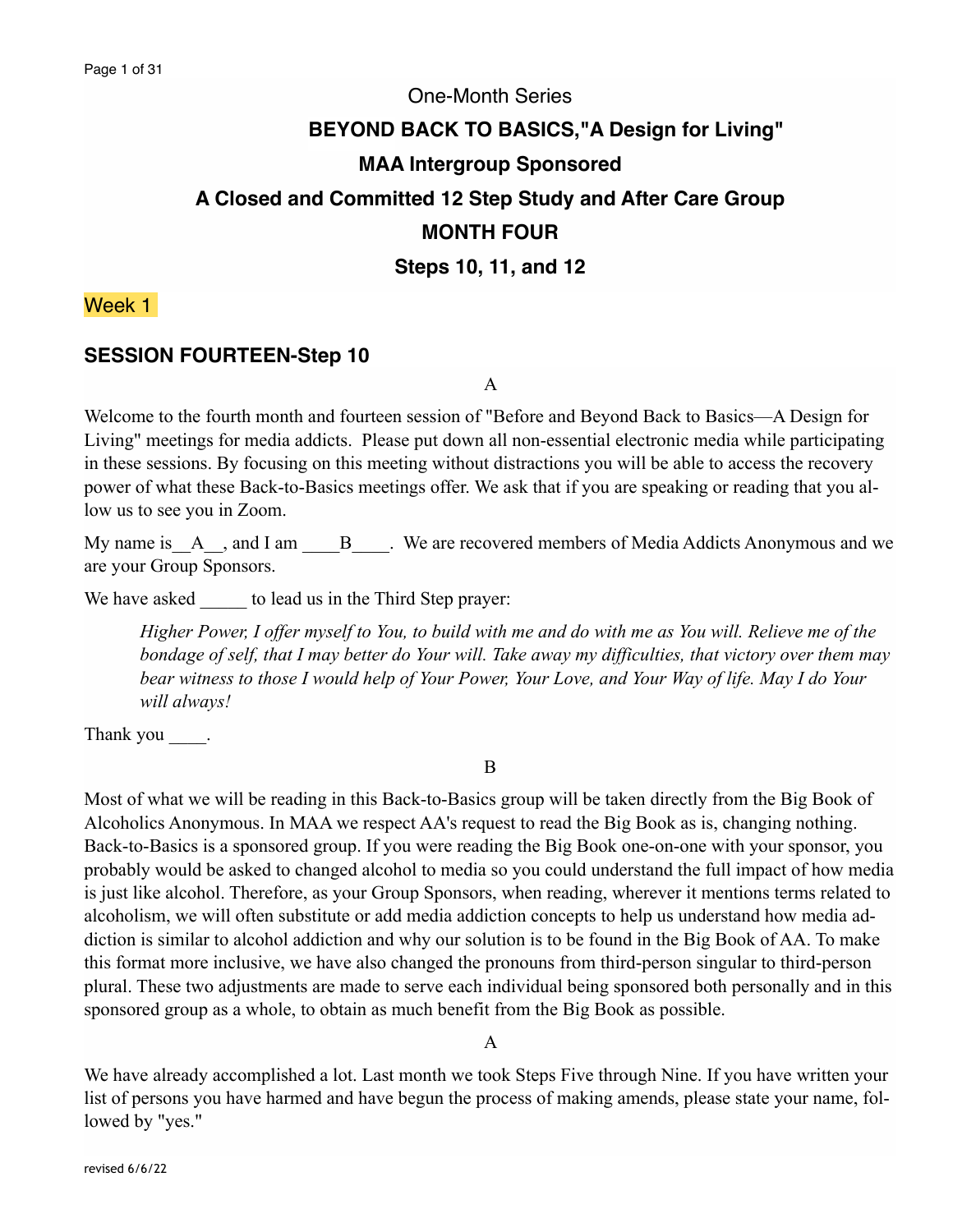Page 2 of 31

Thank you all. Please take a moment to acknowledge to yourself how far you have come.

B

We encourage you to get your amends made as soon as you can. You will find, as we have, that a whole new life will unfold for you if you do. This week we will continue the **Guidance** process by taking Steps Ten and Eleven and continue the **Sharing** process by presenting Step Twelve.

A

In the Chapter "More About Alcoholism" the Big Book authors make it clear that true media addicts of the hopeless variety have lost the ability to control their alcoholic media because they have a lack of power.

• "We [media addicts are individuals] who have lost the ability to control our [media consumption]. We know that no real [media addict] ever recovers control. All of us felt at times that we were regaining control, but such intervals—usually brief—were inevitably followed by still less control, which led in time to pitiful and incomprehensible demoralization. We are convinced that [media addicts] of our type are in the grip of a progressive illness. Over any considerable period, we get worse, never better… We are like [people] who have lost their legs; they never grow new ones. Despite all we can say, many who are real [media addicts] are not going to believe they are in that class. By every form of self-deception and experimentation, they will try to prove themselves exceptions to the rule… If anyone who is showing inability to control [their media usage] can do the right-about-face and [use] like a gentleman, our hats are off to [them]. Heaven knows, we have tried hard enough and long enough to [use media] like other people!"

B

We bring this up again because, at this point in our media fasting, we may be thinking that when we are done with this fast, we will be able to use our alcoholic media again without triggering a binge.

# A

The hope that one day we can use media with impunity is normal for all real media addicts, but it is also lethal. The Big Book authors continue:

• "…Most of us have believed that if we remained sober for a long stretch, we could thereafter [use media] normally. …We have seen the truth demonstrated again and again: 'Once [a media addict], always [media addict].' Commencing to [use] after a period of sobriety, we are in a short time as bad as ever. If we are planning to stop [binging on our triggering media], there must be no reservation of any kind, nor any lurking notion that someday we will be immune to [media]."

B

We are sorry to be the bearers of this bad news. We who have recovered from media addiction were not thrilled with this truth. But it is a truth we have to continue to remember and hold in our consciousness every day.

A

If we want to keep everything we have gained thus far, we must continue to take Steps One through Nine daily. Persistence is the key to long-term recovery. Basically, it is a daily routine of rinse and repeat. This is what Step Ten is all about.

**Step 10** -- "Continued to take personal inventory and when we were wrong promptly admitted it."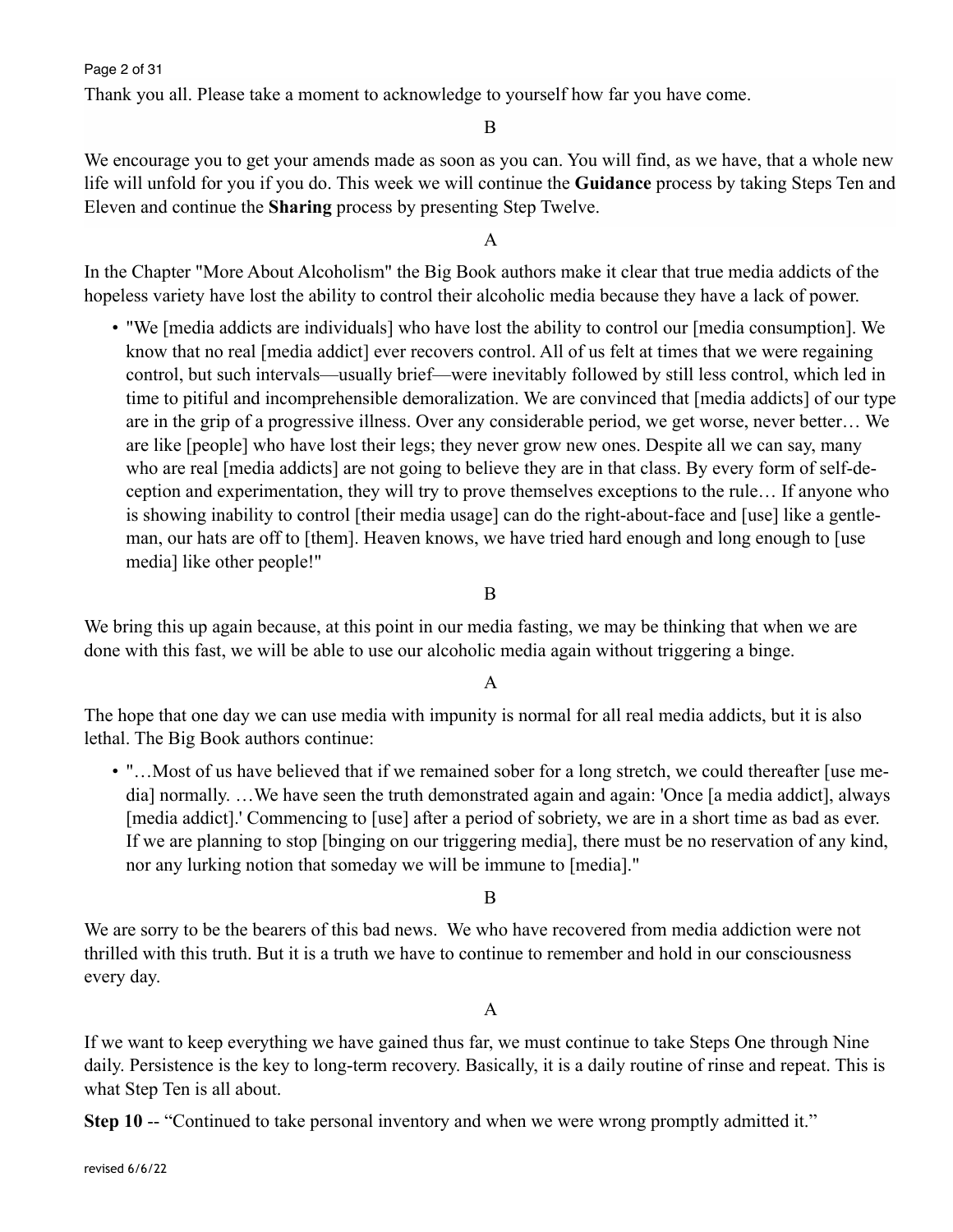In Steps One through Three, we made the decisions that put us on the spiritual path. In Steps Four through Nine, we took the actions necessary to remove those things that had separated us from the God of our understanding. Now, we're ready to grow into the promised spiritual awakening guaranteed by the Big Book authors.

A

The key to the Tenth Step is the word "continue." The Big Book authors emphasize the importance of continuing to take the Steps.

• "This thought brings us to Step Ten, which suggests we continue to take personal inventory and continue to set right any new mistakes as we go along. We vigorously commenced this way of living as we cleaned up the past. **We have entered the world of the Spirit.** Our next function is to grow in understanding and effectiveness. This is not an overnight matter. It should continue for our lifetime."

B

In this paragraph, the authors explain how to live, one day at a time. We call this our twenty-four-hour plan. We continue to take inventory, continue to make amends, and continue to help others every day. Let's look at the third sentence in this paragraph again. It is very important. It reads, "We have entered the world of the Spirit."

## A

This sentence contains an amazing revelation. Basically, the Big Book authors have just informed us that our lives have already been transformed as a result of taking Steps One through Nine. They state that we have already had a "revolutionary change in [our] way of living and thinking."

# B

How could that be? Well, it's very simple. There is no way a newcomer can take these Steps without "divine help." You have not only developed a belief in a God of your understanding, but you have come to rely upon this Power to guide you through the inventory and restitution process. You are now living in the solution. The authors summarize the process we use to remain spiritually connected:

• "…Continue to watch for selfishness, dishonesty, resentment, and fear. When these crop up, we ask God at once to remove them. We discuss them with someone immediately and make amends quickly if we have harmed anyone. Then we resolutely turn our thoughts to someone we can help. Love and tolerance of others is our code."

# A

Here they instruct us "to watch for selfishness, dishonesty, resentment, and fear." We have a new code we are living by love and tolerance. The authors provide us with specific directions on how to rid ourselves of our self-centered behaviors. First, we must realize they are not consistent with our Creator's plan for our lives.

B

Next, we take the steps necessary to move from self-will to God's will. We discuss our shortcomings with our sponsor or someone else in the program, ask the "One who has all power" to remove them, and if necessary, "set right the wrong(s)." We then try to help someone else.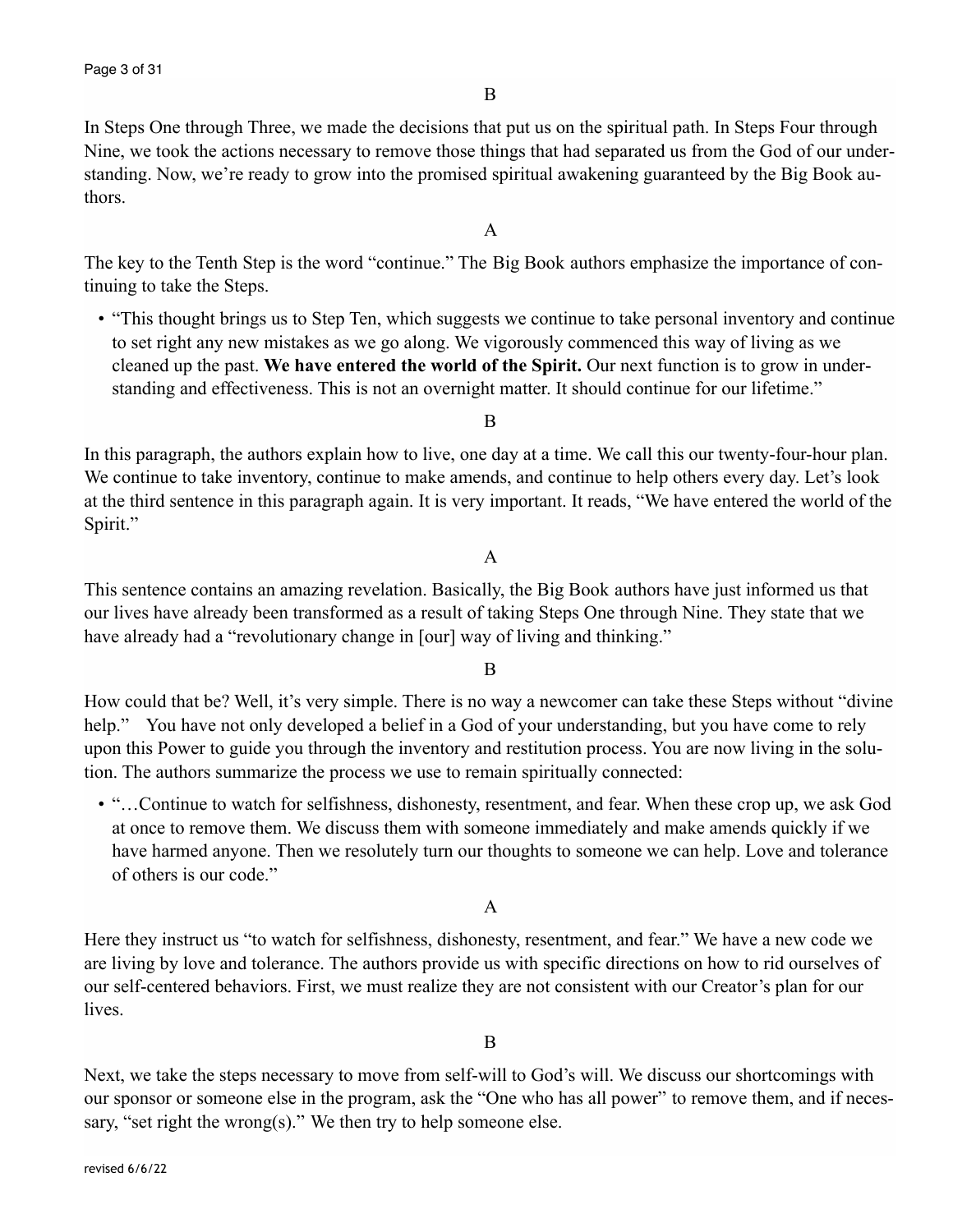We in Media Addicts Anonymous wish to recover completely from media addiction. This means recovery from both the allergy of the body and obsession of the mind. If we are still fighting media our lives will still be unmanageable. Let's read again what the Big Book promises us when we continue to work Steps One through Nine on a daily basis. These are known as the "Tenth Step Promises":

• "And we have ceased fighting anything or anyone—even (electronic media). For by this time sanity will have returned. We will seldom be interested in (electronic media). If tempted, we recoil from it as from a hot flame.We react sanely and normally, and we find that this has happened automatically. We will see that our new attitude toward (media) has been given us without any thought or effort on our part. It just comes! That is the miracle of it. We are not fighting it, neither are we avoiding temptation. We feel as though we have been placed in a position of neutrality—safe and protected. We have not even sworn off. Instead, the problem has been removed. It does not exist for us. We are neither cocky nor are we afraid. That is our experience. That is how we react so long as we keep in fit spiritual condition."

B

How do we "keep in fit spiritual condition?" By taking a daily inventory. What is our reward? "A daily reprieve." The Big Book authors describe this "daily reprieve":

• "It is easy to let up on the spiritual program of action and rest on our laurels. We are headed for trouble if we do, for [media] is a subtle foe. We are not cured of [media addiction]. What we really have is a daily reprieve contingent on the maintenance of our spiritual condition. Every day is a day when we must carry the vision of God's will into all of our activities. How can I best serve Thee—Thy will (not mine) be done."

Another reward is God-consciousness—direct contact with the "Spirit of the Universe."

• "Much has already been said about receiving strength, inspiration, and direction from [our Higher Power] who has all knowledge and power. If we have carefully followed directions, we have begun to sense the flow of [the] Spirit into us. To some extent, we have become God-conscious. We have begun to develop this vital sixth sense. But we must go further and that means more action."

# A

Once again, they insist that our lives have already changed. We are now "conscious" of the Presence of God. As we continue with the recovery process, the "Power greater than ourselves" will guide our thoughts and actions and strengthen our intuition—our "vital sixth sense."

# B

Now that we have made it to Step Ten, we want to share another story of an early AA member who writes about his daily Tenth Step and how, through taking the Steps of AA, he came to the conclusion that acceptance was the answer to all his problems. (We will change alcoholic terms to media.)

• "If there ever was anyone who came to [MAA] by mistake, it was I. I just didn't belong here. Never in my wildest moments had it occurred to me that I might like to be a [media addict]. …Of course, I had problems, all sorts of problems. If you had my problems, you'd [binge on media] too was my feeling. …To this day, I am amazed at how many of my problems—most of which had nothing to do with [media addiction] … have become manageable or have simply disappeared since I quit [getting drunk with media].… It helped me a great deal to become convinced that [media addiction] was a disease, not a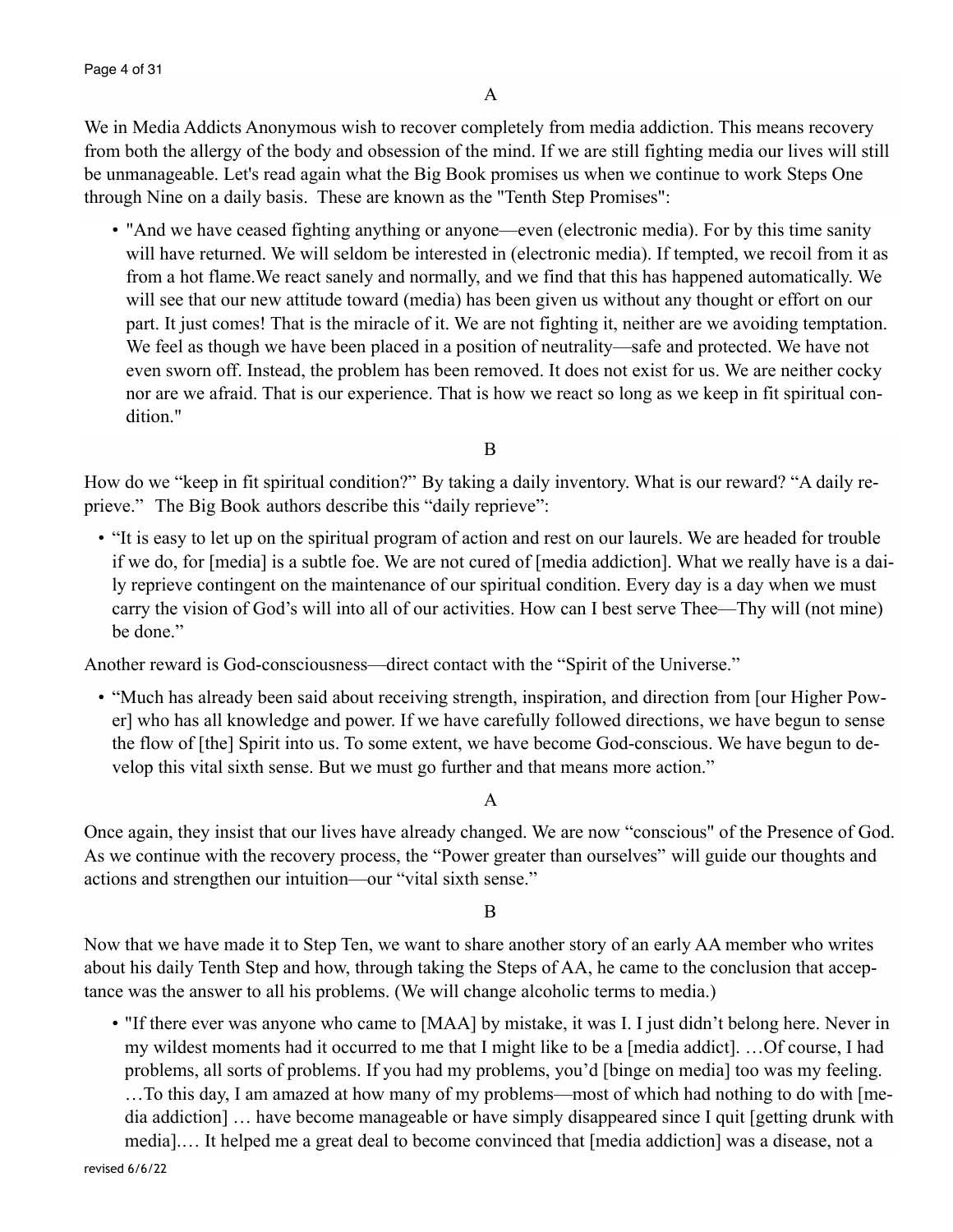#### Page 5 of 31

moral issue; that I had been [binging] as a result of a compulsion, even though I had not been aware of the compulsion at the time; and that sobriety was not a matter of willpower. The people of [MAA] had something that looked much better than what I had, but I was afraid to let go of what I had in order to try something new; there was a certain sense of security in the familiar."

- "… After I had been around [MAA] for seven months…I was finally able to say, 'Okay, God. It is true that I—of all people, strange as it may seem, and even though I didn't give my permission—really, really am a [media addict] of sorts. And it's all right with me. When I stopped living in the problem and began living in the answer, the problem went away. From that moment on, I have not had a single compulsion to [get drunk on media]." And acceptance is the answer to all my problems today. When I am disturbed, it is because I find some person, place, thing, or situation—some fact of my life —unacceptable to me, and I can find no serenity until I accept that person, place, thing, or situation as being exactly the way it is supposed to be at this moment. Nothing, absolutely nothing, happens in God's world by mistake. Until I could accept my [media addiction], I could not stay sober; unless I accept life completely on life's terms, I cannot be happy. I need to concentrate not so much on what needs to be changed in the world as on what needs to be changed in me and in my attitudes.… Acceptance taught me that there is a bit of good in the worst of us and a bit of bad in the best of us; that we are all children of God and we each have a right to be here. When I complain about me or about you, I am complaining about God's handiwork. I am saying that I know better than God. For years I was sure the worst thing that could happen to [me is that I]…would turn out to be a [media addict].
- "Today I find it's the best thing that has ever happened to me. This proves I don't know what's good for me. And if I don't know what's good for me, then I don't know what's good or bad for you or for anyone.… Before [MAA] I judged myself by my intentions, while the world was judging me by my actions."…My serenity is inversely proportional to my expectations. The higher my expectations… the lower is my serenity…I…[ask] myself, how important is it, really? How important is it compared to my serenity, my emotional sobriety? And when I place more value on my serenity and sobriety than on anything else, I can maintain them at a higher level…"… I do whatever is in front of me to be done, and I leave the results up to [God]; however it turns out, that's God's will for me.… For my serenity is directly proportional to my level of acceptance. When I remember this, I can see I've never had it so good."

#### A

It is now time to take the Tenth Step. The Big Book authors write: "We continue to take personal inventory and continue to set right any new mistakes as we go along." Here is an easy prayer provided by early AA members to help us take the Tenth Step. You can find the seeds of this prayer on page 84 of the Big Book:

• "God, please help me watch for Selfishness, Dishonesty, Resentment, and Fear. When these crop up in me, help me to immediately ask you to remove them from me and help me discuss these feelings with someone. God, help me to quickly make amends if I have harmed anyone and help me to resolutely turn my thoughts to someone I can Help. Help me to be Loving and Tolerant of everyone today. Amen."

B

Although we have asked our Higher Power to remove our selfishness, dishonesty, resentment, and fear, it is up to us to stay vigilant if at any point throughout the day they crop up again. When this happens, we immediately ask for them to be removed again. We also don't do this alone. We talk to someone else. We call our sponsor or another MAA member.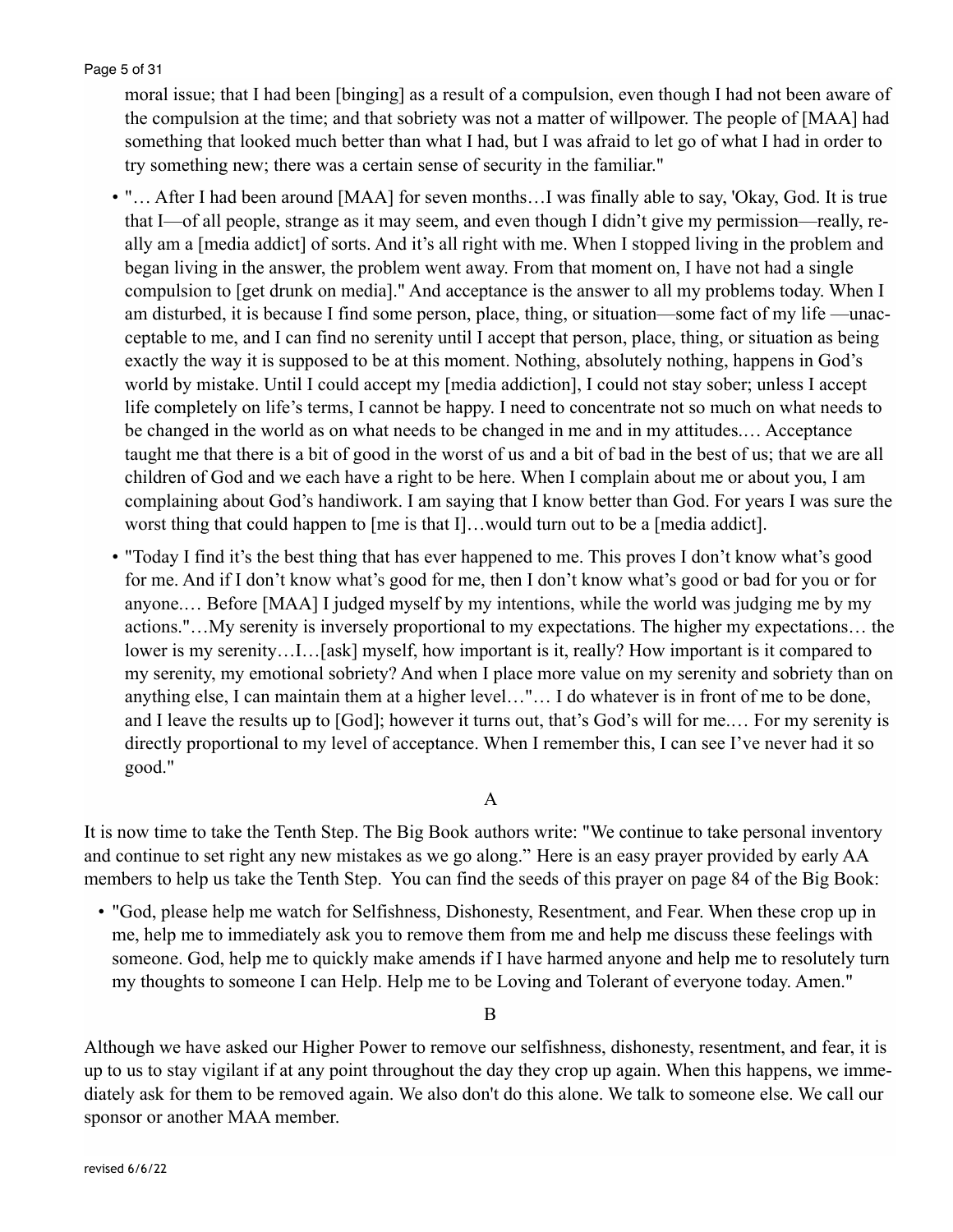If we have hurt someone by our behavior, or have been inconsiderate of another, we make amends as quickly as we can. We don't want to take these problems into the next day. We want to clean up our mess as we go along.

B

Next, we find someone who we can help. Perhaps we call another member of MAA. Giving service always brings us back into balance, we again begin to focus on what really matters. When we observe our situation, we can ask:

• "What would consideration look like in this situation? What would faith look like this situation? What would generosity look like in this situation?"

You will find the Tenth Step worksheet in your Before and Beyond Back-to-Basics packet. Please make sure you have downloaded and/or printed them so you will have them available as you need them.

A

I will read this prayer out loud for all of us. Please close your eyes and listen carefully so that you can feel the Tenth Step in your heart and be ready to answer the Tenth-Step question: "God, please help me watch for Selfishness, Dishonesty, Resentment, and Fear. When these crop up in me, help me to immediately ask you to remove them from me and help me discuss these feelings with someone. God, help me to quickly make amends if I have harmed anyone and help me to resolutely turn my thoughts to someone I can Help. Help me to be Loving and Tolerant of everyone today. Amen."

B

Will those who have completed the first Eight Steps and are working on their Ninth Step amends please be ready to respond to the following Tenth Step question: "Will you continue to take personal inventory and continue to set right any new mistakes as you go along?"

If so, please state your name, followed by "Yes."

Thank you.

According to the Big Book authors, those who answered "yes" to this question have taken Step Ten.

A

We will now look at the principles of Step Ten: "Continued to take personal inventory and when we were wrong promptly admitted it." The principle of PERSEVERANCE leads to the principle of TRANSFOR-MATION.

• PERSEVERANCE is persistence, determination, steadfastness, purposefulness, patience, and diligence. It's falling down ten times and getting up eleven. Our goal is spiritual progress not spiritual perfection. We are going to be working the steps for the rest of our lives, God willing. There will be days we fall short. Days we make mistakes. We may take steps backwards. But in Step Ten we make the commitment to persist until we succeed. In our daily prayers we ask God to do for us what we could not do for ourselves, that is, "To continue to watch for selfishness, dishonesty, resentment, and fear." When these crop up, we ask God at once to remove them. We discuss them with someone immediately (CONFESSION) and make amends (INTEGRITY) quickly if we have harmed anyone. Then we resolutely turn our thoughts to someone we can help (GENEROSITY). "Love and tolerance of others is our code."Daily PERSEVERANCE ultimately leads to TRANSFORMATION. There is a difference between change and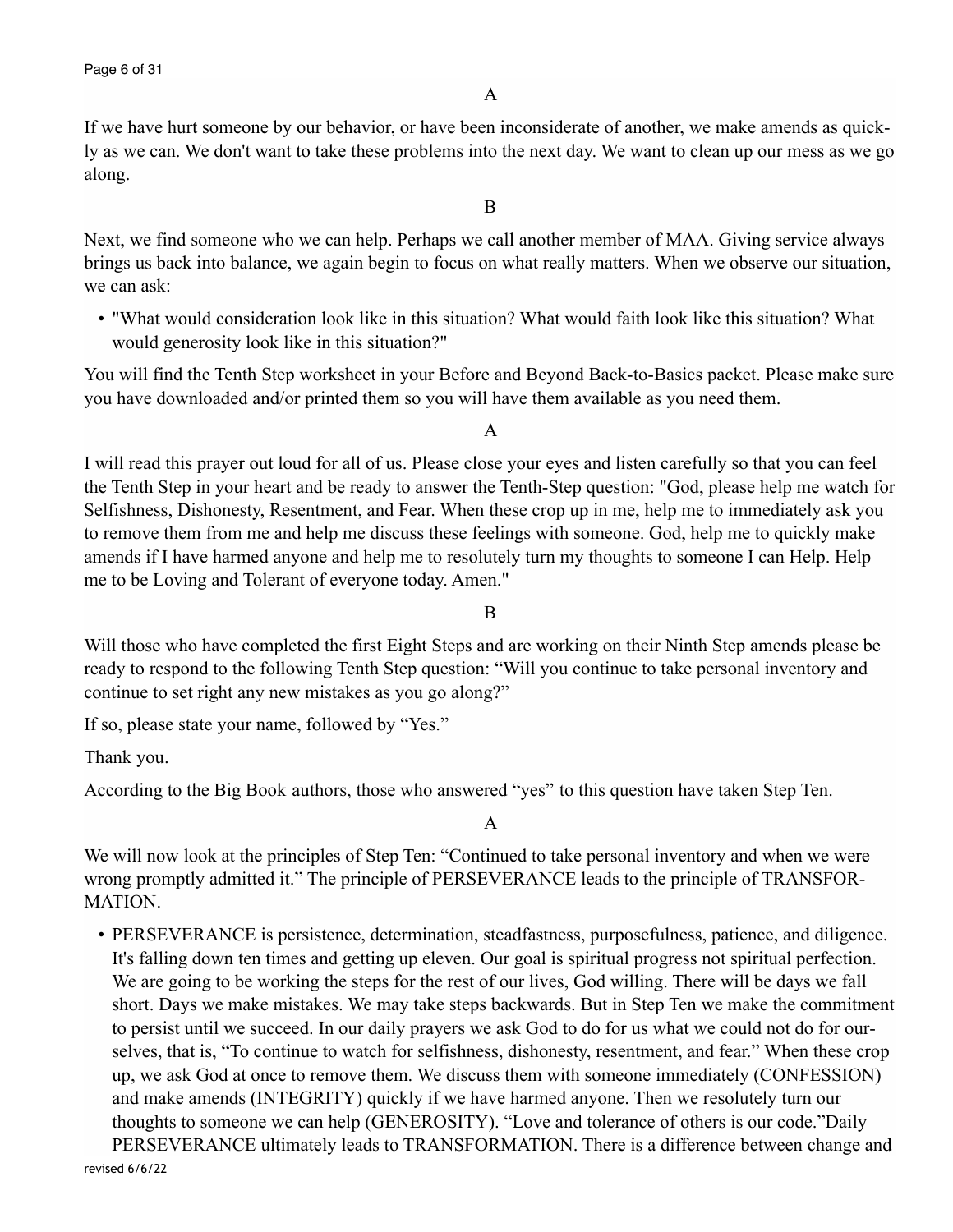Page 7 of 31

TRANSFORMATION. Change is ego-based. TRANSFORMATION is Spiritually based. TRANSFOR-MATION is the difference between a caterpillar and a butterfly. Once the caterpillar becomes a butterfly, it can't go back to being a caterpillar. Step Ten is the step of real TRANSFORMATION. Steps One through Nine are but the foundation of our recovery. We must have PERSEVERANCE if we are to TRANSFORM into a beautiful butterfly. TRANSFORMATION doesn't happen overnight. TRANS-FORMATION happens when you are not looking for it. All the Principles of the program are written into Step Ten. We are willing to let God TRANSFORM us one day at a time.

B

Please use the 10th Step worksheet when you find yourself becoming resentful, angry, fearful, or agitated and call your sponsor or another member to give this Tenth Step away. You can find it on the Media Addicts Anonymous Website, under month 4 week 1. Thank you all for your commitment and devotion to recovery. Next week we will discuss Step Eleven. Thank you all for reading today.

Sharing

We will now open up the room for sharing for 3 minutes each. We will begin with our three readers in the order they read and then I will take more names. (A will keep time or get a volunteer to time keep)

Reader 1\_\_\_\_\_\_\_ Reader 2\_\_\_\_\_\_\_\_\_ Reader 3\_\_\_\_\_\_\_\_\_

(Share until 8:35 AM)

A

That is all the time for sharing we have today.

Announcements

MAA has no dues or fees. We are self-supporting through our own contributions, which are for the development of MAA literature, costs incurred by the MAA General Service Board, phone and video meeting services and the maintenance of the MAA website at mediaaddictsanonymous.org.

Contributions can be made via PayPal on the MAA website. Please consider donating as we are a new group and need your support. (Repeat website)

Before we close the meeting, we encourage you to exchange names for outreach. If you want to contact someone you heard on today's meeting or are looking for a sponsor or media sobriety partner, please use the chat room to connect with other members.

Closing:

In closing, the opinions expressed here today are strictly those of the individuals who gave them. The things we have heard here are spoken in confidence and should be treated as confidential. We do not take outside the meeting whom we hear at the meeting. If we try to absorb what we have heard, we are bound to gain a better understanding of the way to handle our problems and begin to change our lives. Let us talk to each other, reason things out with someone else, and let there be no gossip or criticism of one another, but only Love, Understanding, and Fellowship.

B

This ends our session of Before & Beyond Back-to-Basics. To close, please join us in the WE VERSION of the "Serenity Prayer."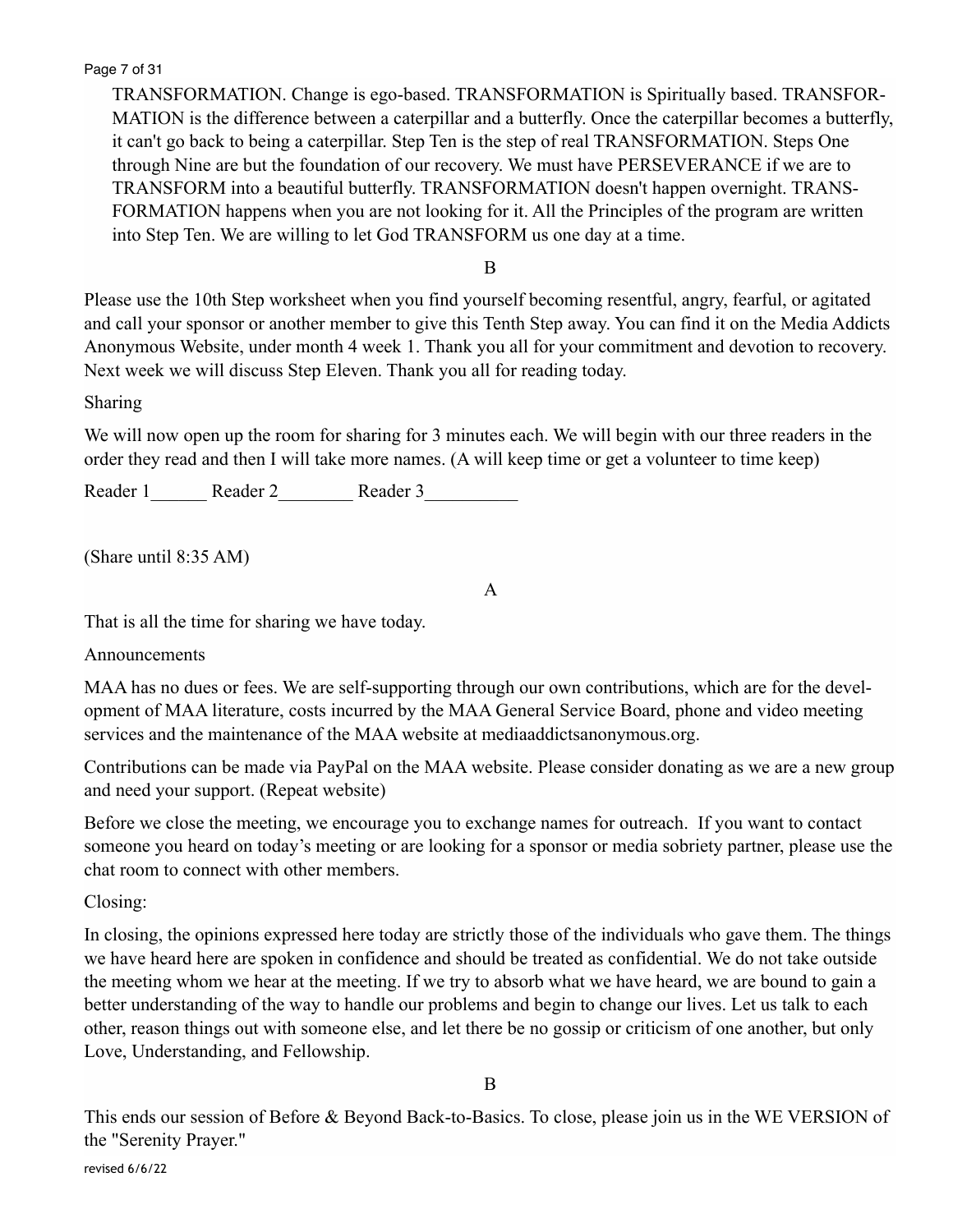Page 8 of 31

*God grant us the serenity to accept the things we cannot change, courage to change the things we can, and wisdom to know the difference.* 

Questions

Are there any questions about Before & Beyond Back-to-Basics or MAA?

(A & B field questions)

End of Week 1

Month 4 Week 2

# SESSION FIFTEEN-Step 11

A

Welcome to the fourth month and fifteen session of "Before and Beyond Back to Basics—A Design for Living" meetings for media addicts. Please put down all non-essential electronic media while participating in these sessions. By focusing on this meeting without distractions you will be able to access the recovery power of what these Back-to-Basics meetings offer. We ask that if you are speaking or reading that you allow us to see you in Zoom.

My name is A  $\,$ , and I am  $\,$  B  $\,$  . We are recovered members of Media Addicts Anonymous and we are your Group Sponsors.

We have asked to lead us in the Tenth Step prayer:

*"Higher Power, please help me watch for Selfishness, Dishonesty, Resentment, and Fear. When these crop up in me, help me to immediately ask you to remove them from me and help me discuss these feelings with someone. God, help me to quickly make amends if I have harmed anyone and help me to resolutely turn my thoughts to someone I can Help. Help me to be Loving and Tolerant of everyone today. Amen."* 

Thank you \_\_\_\_\_\_.

B

Most of what we will be reading in this Back-to-Basics group will be taken directly from the Big Book of Alcoholics Anonymous. In MAA we respect AA's request to read the Big Book as is, changing nothing. Back-to-Basics is a sponsored group. If you were reading the Big Book one-on-one with your sponsor, you probably would be asked to changed alcohol to media so you could understand the full impact of how media is just like alcohol. Therefore, as your Group Sponsors, when reading, wherever it mentions terms related to alcoholism, we will often substitute or add media addiction concepts to help us understand how media addiction is similar to alcohol addiction and why our solution is to be found in the Big Book of AA. To make this format more inclusive, we have also changed the pronouns from third-person singular to third-person revised 6/6/22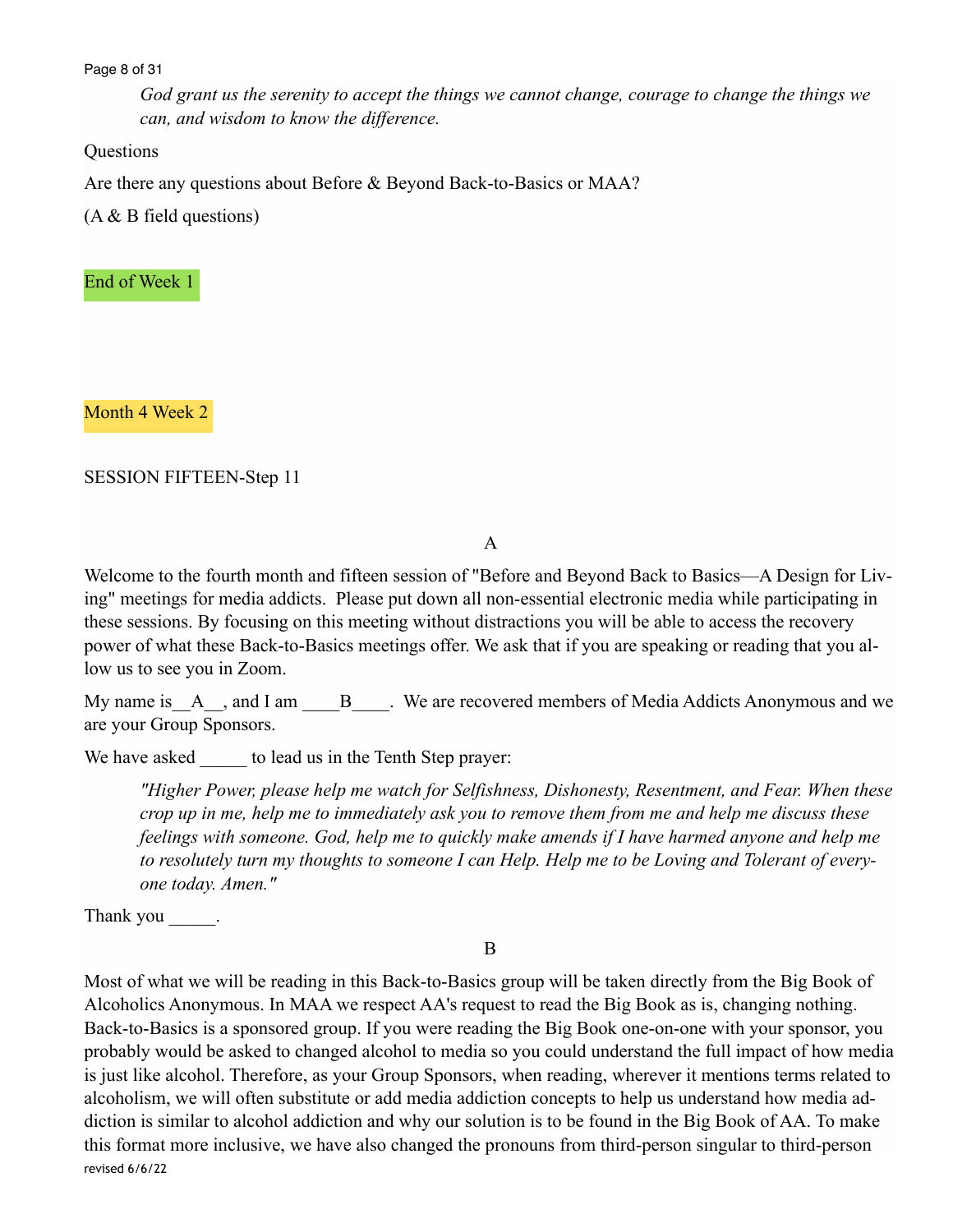Page 9 of 31

plural. These two adjustments are made to serve each individual being sponsored both personally and in this sponsored group as a whole, to obtain as much benefit from the Big Book as possible.

A

We are expanding our limited consciousness to a new God consciousness. We are doing this by living Steps Ten, Eleven, and Twelve every day. In the last session, we took Step Ten. Remember Step Ten is practicing Steps Four through Nine on a daily basis. Today we will be exploring Step Eleven, which is to improve our spiritual connection to our Higher Power through prayer and meditation.

 $\mathbf B$ 

In order to remain sober with media, we need power. Where are we going to find this power? We will gain this power through working Step Eleven.

**Step 11** -- "Sought through prayer and meditation to improve our conscious contact with God as we understood God, praying only for knowledge of God's Will for us and the power to carry that out." Step Eleven asks us to do three things:

- To improve our conscious contact with our Higher Power through prayer and meditation.
- To pray only for knowledge of our Higher Power's will for us.
- To be given the power to carry out the Will of God.

Seven words stand out in Step Eleven that are worth reviewing before we proceed. They are Prayer, Meditation, Conscious, Contact, Knowledge, God's Will, and Power.

- "Prayer" is a solemn request for help or expression of thanks addressed to a Higher Power.
- "Meditation" is the act of contemplation, quiet reflection, concentration, and stilling the mind.
- Being "Conscious" is having knowledge or awareness of something.
- "Contact" is the state or condition of communicating, connecting, or meeting with another.
- "Knowledge" is the realization, perception, and understanding of a given subject.
- "God's Will" is a personal directive given from a Power greater than yourself for the highest good of all.
- "Power" is the ability to do something or act in a particular way with potency and strength.

A

What we learn from these words is that we are going to develop and cultivate a daily practice in which we intentionally invoke the presence of a Power greater than ourselves. In this devotional, we will contemplate and correspond with this Power, just as we would a trusted parent or friend. During this daily connection, we will be given all the understanding we need to fulfill our Higher Power's desire for us in our life situation, and if we ask for it, we will also be given the ability to carry out the actions advised by our Higher Power.

B

We have referred to "prayer and meditation" as two-way prayer, and week two we started to practice twoway prayer. Prayer is talking to God, and meditation is listening to God. We listen to receive guidance from the "One who has all knowledge and power."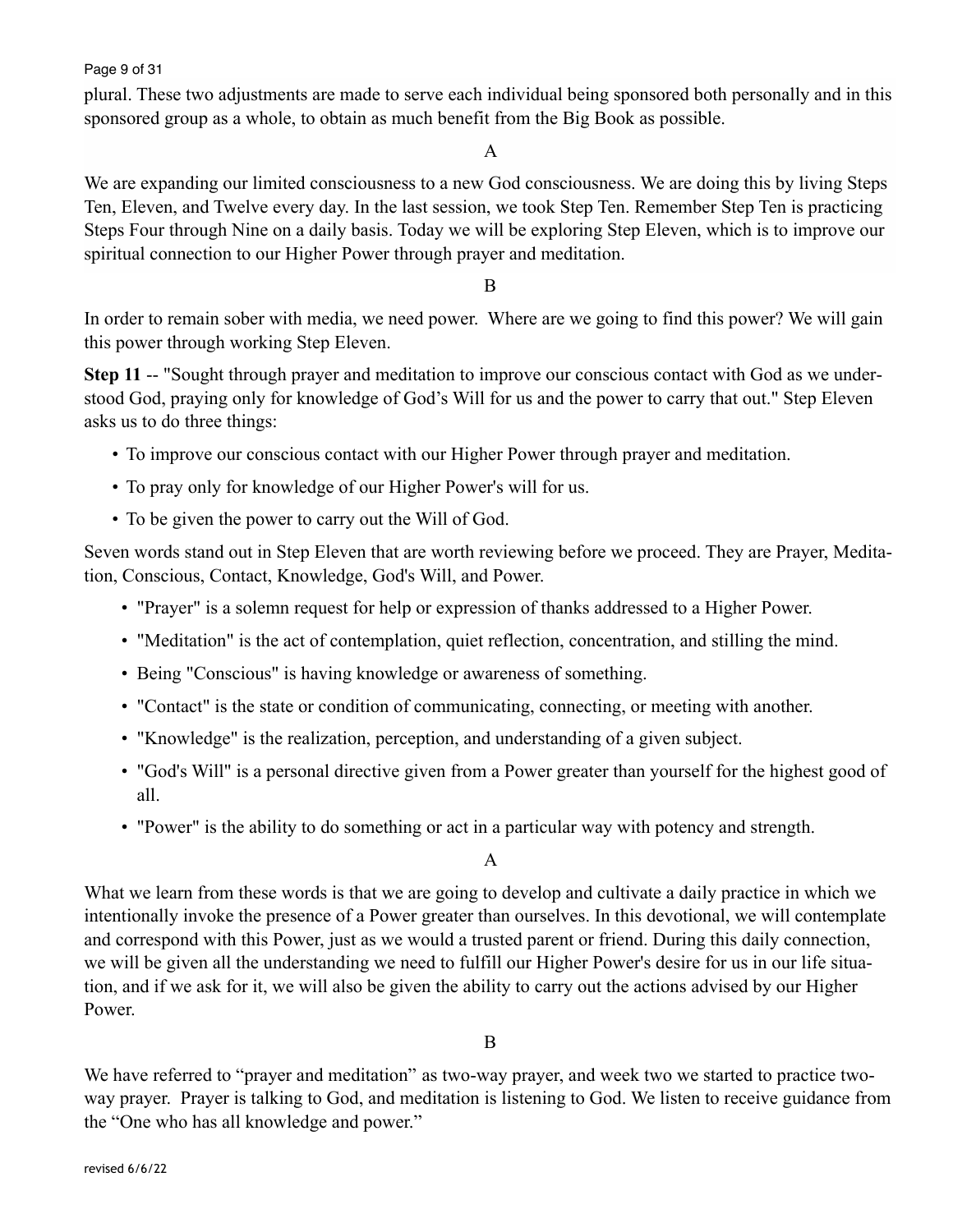The Big Book authors have been inviting us to have this conscious contact with the God of our understanding by interspersing references about two-way prayer throughout the book. Here is one passage in the Big Book that refers to guidance:

• "…So we clean house with the family, asking each morning in meditation that our Creator show us the way of patience, tolerance, kindliness, and love."

B

In this passage, the Big Book authors are encouraging us to take a daily "quiet time" where we make conscious contact with our Higher Power. It is during this period of meditation that our Higher Power will guide us to a new way of living based on the assets of PATIENCE, TOLERANCE, KINDLINESS, and LOVE. The Big Book authors tell us not to be shy in addressing the God of our understanding:

• "Step Eleven suggests prayer and meditation. We shouldn't be shy on this matter of prayer. Better [people] than we are using it constantly. It works, if we have the proper attitude and work at it."

## A

If you had the opportunity to be given expert advice on how to proceed with your business or relationships at no cost to you except your time, wouldn't you want this free consultation with an expert? When we seek God's guidance, we find a "new power, peace, happiness and … direction." How does our Higher Power guide us?

• "God speaks directly to us through inspiration, an intuitive thought, or a decision."

B

Here is another reference to two-way prayer:

• "…In meditation, we ask God what we should do about each specific matter. The right answer will come, if we want it."

We are to pray earnestly and with the sincere desire to be given advice and direction:

• "… We earnestly pray for the right ideal, for GUIDANCE in each questionable situation, for sanity, and for the strength to do the right thing."

These are just a few examples from the Big Book on prayer and meditation. They are sufficient to get us started. We now know what we need to do in order to live in the "realm of the spirit.**"**

A

The Big Book authors provide step-by-step instructions on how to stay in conscious contact with our Higher Power. They give us three times in our day this activity can take place: at night, in the morning, and as needed throughout the day. At night, we review the day's activities and take these issues to our Higher Power.

• "When we retire at night, we constructively review our day. Were we resentful, selfish, dishonest, or afraid? Do we owe an apology? Have we kept something to ourselves which should be discussed with another person at once? Were we kind and loving toward all? What could we have done better? Were we thinking of ourselves most of the time? Or were we thinking of what we could do for others, of what we could pack into the stream of life?"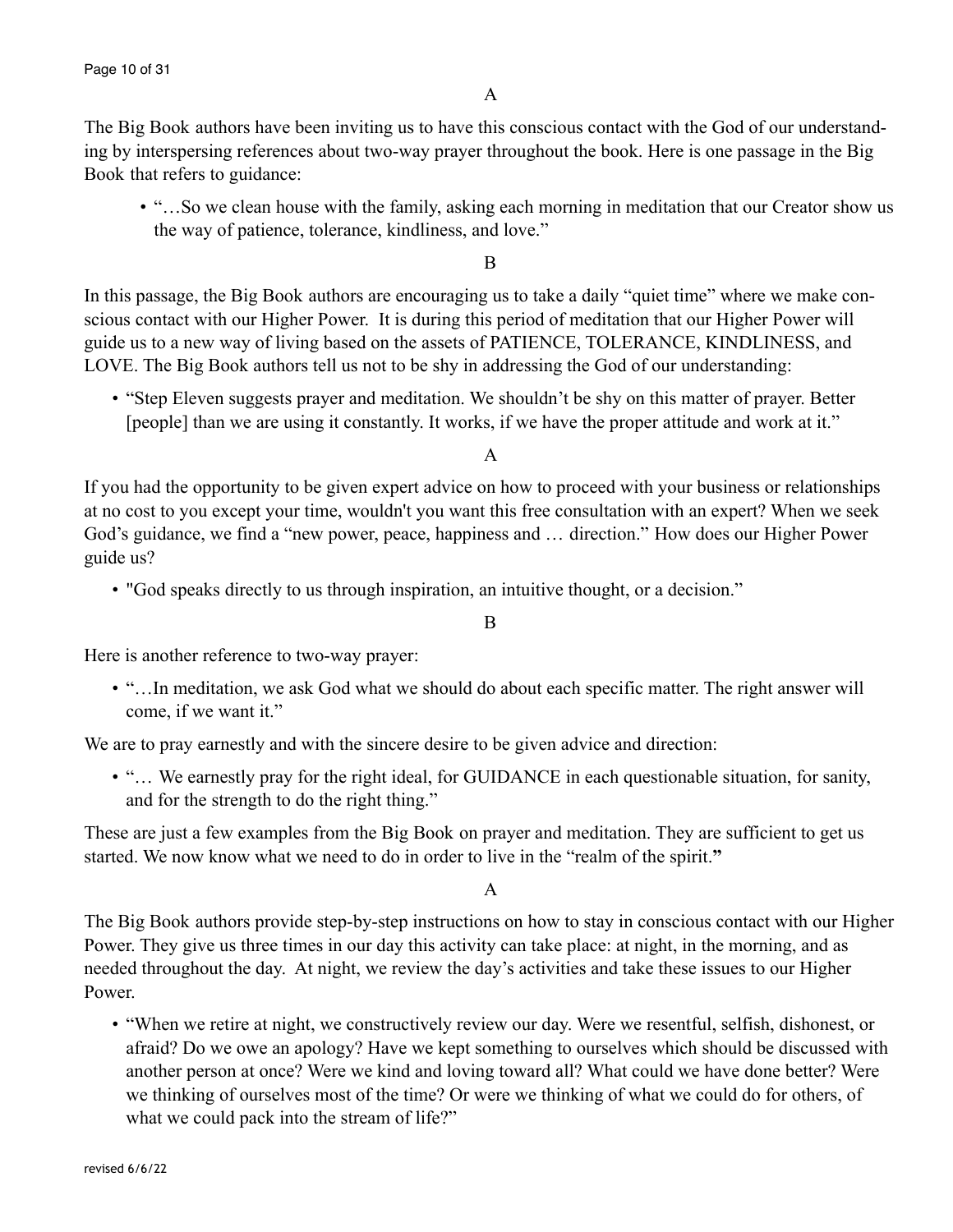As you notice in this review, just like our inventories, we look at our assets as well as our liabilities. In other words, we see what worked and what didn't work and if we need to take any actions to keep us on track. Some people do this inventory in the morning instead at the end of the day. Here is an example of a daily review:

# Back-to-Basics **EVENING / MORNING INVENTORY**

# **WHAT WORKED FOR ME TODAY (or yesterday if Morning Inventory)?**

- **- Where was I loving today?**
- **- Where was I accepting of others and or my situation today?**
- **- Where did I consider others today?**
- **- Where did I consider myself today?**
- **- Where did I find peace today?**
- **- Where did I use my gifts today?**
- **- Where did I have faith today?**
- **- What can I celebrate as an accomplishment today?**

**Now give yourself this prayer-formation\*:** 

**"Congratulations (your name)** you successfully accomplished (your accomplishment) to**day. I am so proud of you, and that is more God's success than mine!"** 

**\* Prayer-formations can begin to change negative self-talk and can raise your reward hormone system (like Dopamine and Serotonin). Say your prayer-formations with enthusiasm. It's okay, no one else will hear you and yes, you deserve it!** 

# **WHAT DIDN'T WORK FOR ME TODAY (or yesterday)?**

- **- Where did I get stuck today?**
- **- Where did I try to run the show today?**
- **- Where could I have asked for H.P.'s help today?**
- **- Where could I have been more considerate of others or myself today?**
- **- Where could I have been more giving today?**
- **- Where could I have allowed my self to receive more today?**
- **- Where could I have been more appreciative today?**
- **- Where could I have been more honest today?**
- **- Where could I have been more tolerant today?**
- **- Did I feel self-pity today? If so, how can I move into self-compassion?**
- **- Is there anything I need to confess today?**
- **- Where can I find peace as I sleep tonight? (or start my day)**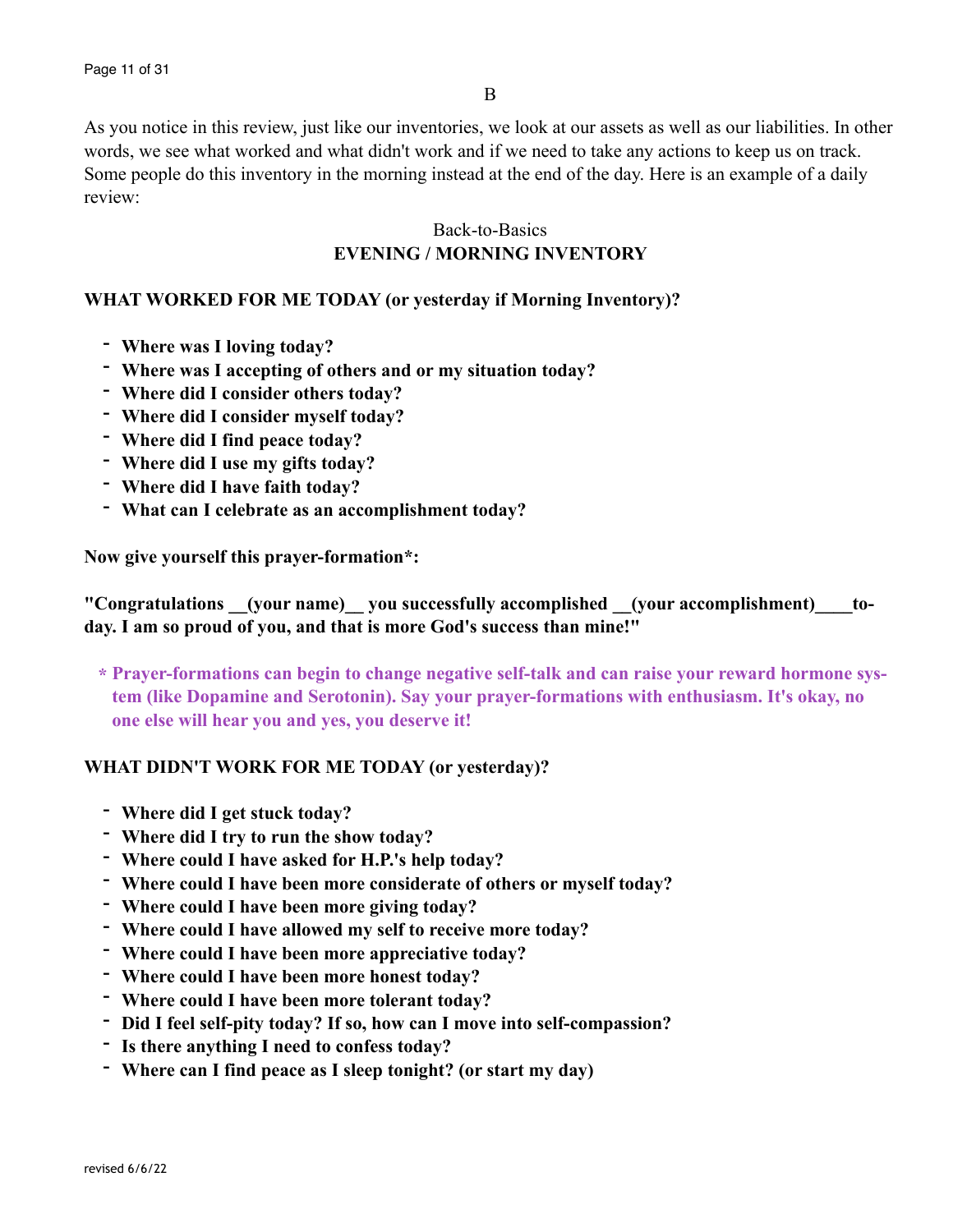This is self-reflection and is part of the meditation process. This 11th Step review is in your Back-to-Basic packet. Please make sure to download them and print them out so you can begin this daily review. Many of us share these worksheets with an "11th Step Action Partner." The authors provide us with further directions for conducting our daily "quiet times."

• "On awakening, let us think about the twenty-four hours ahead. We consider our plans for the day. Before we begin, we ask God to direct our thinking, especially asking that it be divorced from self-pity, dishonest or self-seeking motives."

Let's look at the third sentence again. It reads: "Before we begin, we ask God to direct our thinking…" Before we begin what? Before we begin listening to God. How do we know that we're supposed to listen to God? Because, right afterward, it says, "…we ask God to direct our thinking." If we ask God to direct our thinking, doesn't it stand to reason that our next thoughts and ideas are going to come from God? What do we do with these thoughts and ideas? We write them down. Why? So we won't forget them.

B

The authors indicate during our "quiet time" our questions will be answered. They reveal how the One "who has all knowledge and power" is going to respond to our requests for help.

• "In thinking about our day, we may face indecision. We may not be able to determine which course to take. Here we ask God for inspiration, an intuitive thought or a decision. We relax and take it easy. We don't struggle. We are often surprised how the right answers come after we have tried this for a while."

So, according to the Big Book authors, God is going to communicate with us through "inspiration, an intuitive thought or a decision." If the "inner resource" is going to supply us with "the right answers," wouldn't it be a good idea to jot them down so we can review them from time to time?

# A

We close our time of "prayer and meditation" by asking God to guide us throughout our daily activities.

• "We usually conclude the period of meditation with a prayer that we be shown all through the day what our next step is to be, that we be given whatever we need to take care of such problems. We ask especially for freedom from self-will, and are careful to make no request for ourselves only."

The authors then describe what we are to do throughout the day anytime we become troubled or confused.

• "As we go through the day, we pause, when agitated or doubtful, and ask for the right thought or action. We constantly remind ourselves we are no longer running the show, humbly saying to ourselves many times each day 'Thy will be done.' We are then in much less danger of excitement, fear, anger, worry, self-pity, or foolish decisions. We become much more efficient. We do not tire so easily, for we are not burning up energy foolishly as we did when we were trying to arrange life to suit ourselves…It works—it really does."

This is an ironclad guarantee. It works! From first-hand experience, we can state that this kind of prayer has been working in our lives ever since we began a daily "quiet time."

B

However, from time to time we may not feel we are receiving God-given thoughts or ideas? Remember, all we ever have is "a daily reprieve contingent upon the maintenance of our spiritual condition." If we don't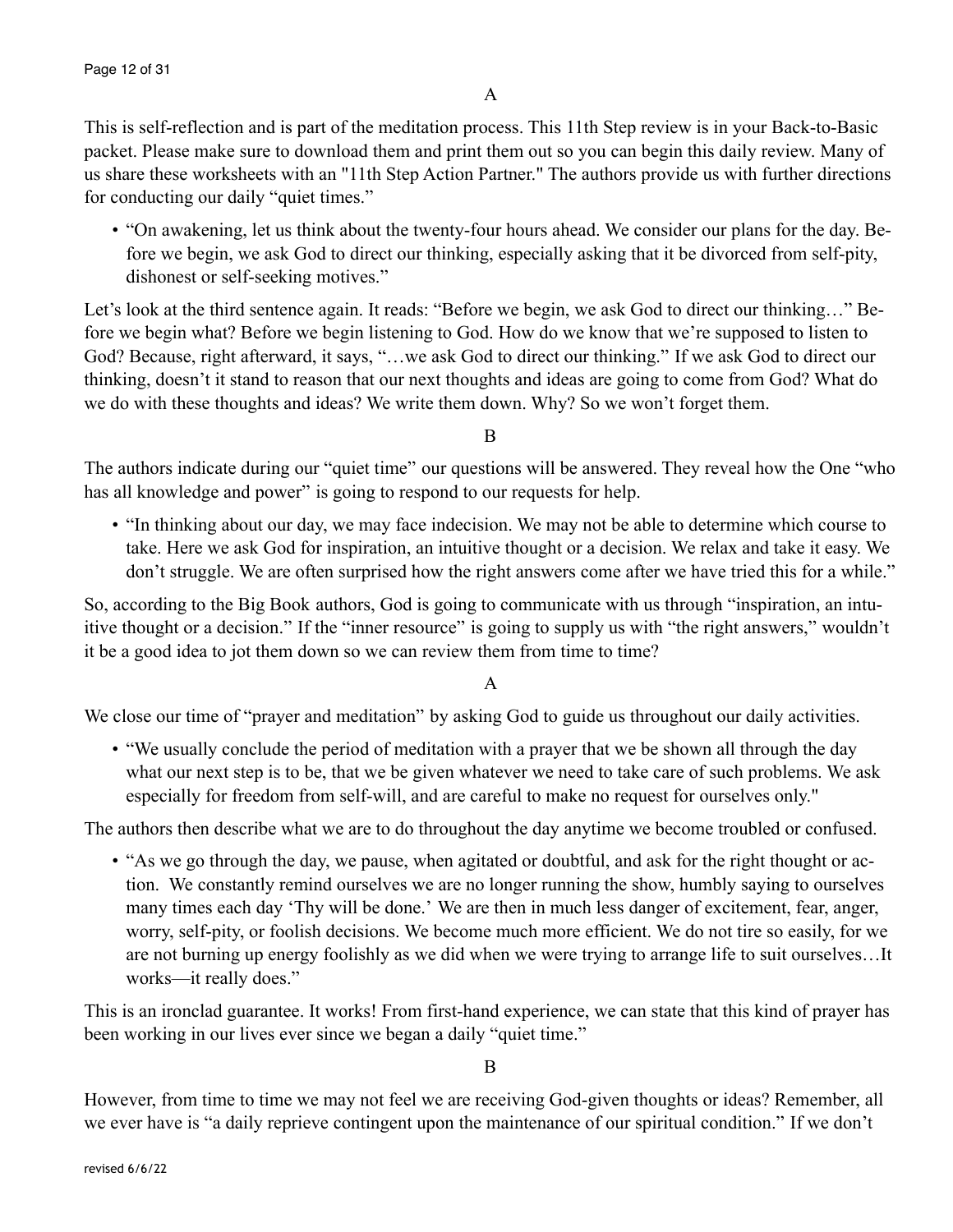Page 13 of 31

feel the presence of God, it means we have work to do. Maybe we've taken back our will in some area of our lives, or maybe we haven't made a necessary amends. If this is the case, we need to take the actions that reconnect us to the source of "all knowledge and power."

• "We [media addicts] are undisciplined. So we let God discipline us in the simple way we have just outlined. But this is not all. There is action and more action. 'Faith without works is dead.'"

A

In order for two-way prayer to be effective, we must train our minds to call in the presence of God. It may take time to master this practice:

• "What used to be the hunch or the occasional inspiration gradually becomes a working part of the mind. Being still inexperienced and having just made conscious contact with God, it is not probable that we are going to be inspired at all times. We might pay for this presumption in all sorts of absurd actions and ideas. Nevertheless, we find that our thinking will, as time passes, be more and more on the plane of inspiration. We come to rely upon it."

As we become more proficient in listening to God, common sense soon becomes uncommon sense:

• "I was to test my thinking by the new God-consciousness within. Common sense would thus become uncommon sense."

## B

When we ask God for direction and strength, we are calling upon the "Spirit of the Universe" for guidance and power to overcome our difficulties. In other words, "When God guides, God provides." Please take a moment to write that sentence down. "When God guides, God provides." (pause)

# A

It is essential that we "sit quietly," especially during periods of stress or uncertainty, so we can clearly hear what God has to say.

• "Meditation is based on the belief that God speaks to those who are open to listen. We write down the thoughts and ideas we receive so we can contemplate on the guidance we received and the necessary actions to take. We come to trust in infinite God rather than our finite selves. If what we have written is honest, loving, considerate, and generous, we can conclude that this guidance is keeping with God's will for us. If what we have written is dishonest, resentful, selfish, or fearful, we can assume this guidance is based on self-will rather than God's will."

We take action only on the guidance that passes all four elements of the test for God's will.

B

To finish taking the Eleventh Step, I would like to invite you all to close your eyes and I will lead us in the Eleventh Step prayer. Silently let these words drop into your heart and connect you with your Source of Power. *"God, should I find myself agitated, doubtful or indecisive today, please give me inspiration and help me to have an intuitive thought or a decision about this problem I face. Higher Power, help me not to struggle, instead, help me to relax and take it easy. Help me know what I should do and keep me mindful that you are running the show. Please free me from my bondage of self. Thy will be done always."*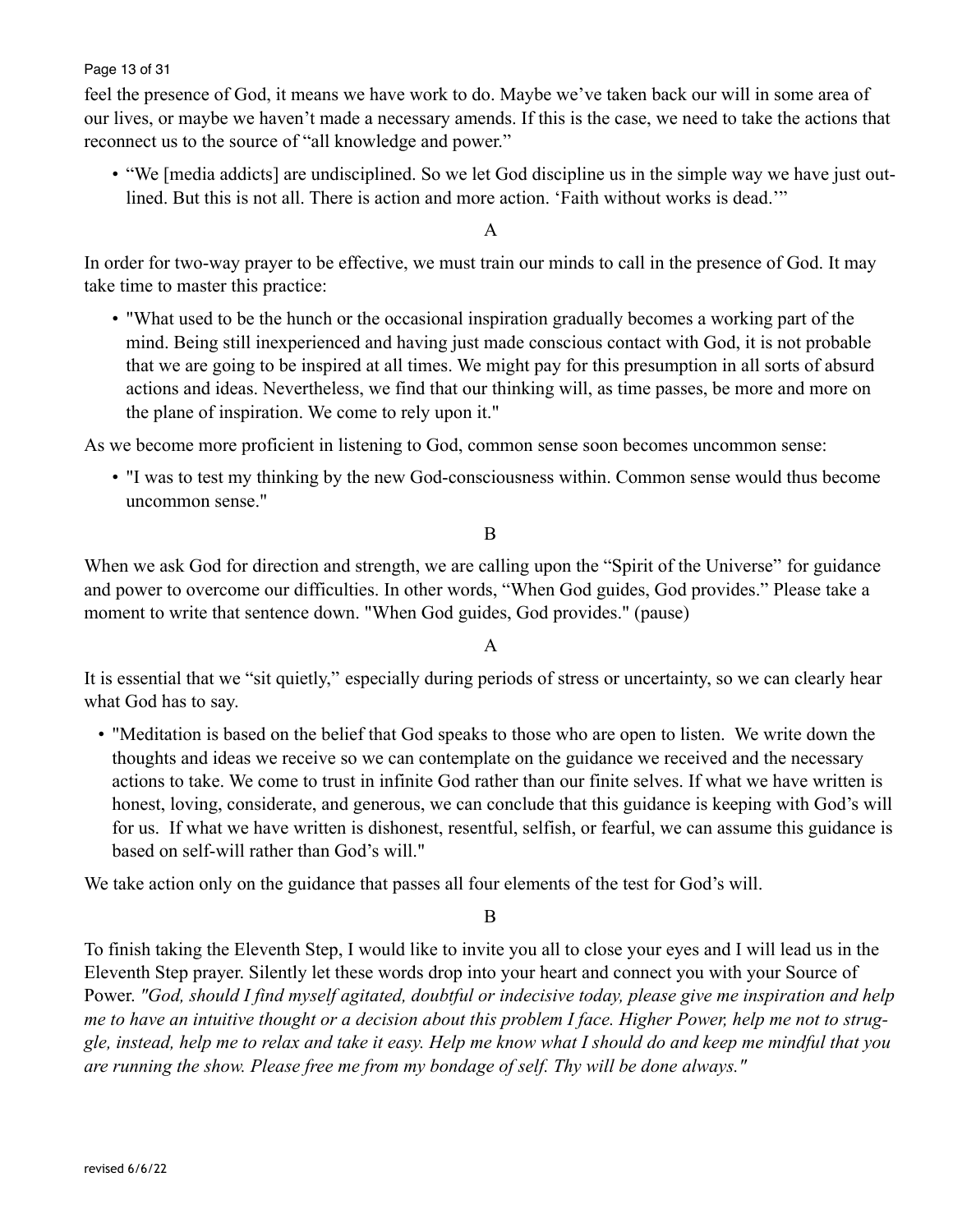Let's now look at the principles of Step Eleven: "Sought through prayer and meditation to improve our conscious contact with God as we understood [God], praying only for knowledge of [God's] will for us and the power to carry that out." The principle of AWARENESS leads to KNOWLEDGE. The principle of KNOWLEDGE leads to POWER.

• Step Eleven possesses three Principles. The first is AWARENESS: To improve our conscious contact with our Higher Power through prayer and meditation. We have seen that a psychic change is possible just by being AWARE of a Higher Power. Conscious contact is moment-to-moment AWARENESS that our Higher Power is guiding our daily activities. AWARENESS leads to the second Principle: KNOWL-EDGE. The more we are aware of our Higher Power's presence, the more KNOWLEDGE we are given on how to proceed, i.e., the more GUIDANCE we have. When we have KNOWLEDGE, we ultimately have POWER because KNOWLEDGE is POWER! What is this POWER? It is the POWER to carry out the Will of the Spirit of the Universe. It is the POWER to live our life's purpose on a daily basis. When we first came to MAA we were told that when it came to our media addiction, we had a lack of power. Our own lack of willpower around media had thrown us into despair. "Lack of power, that was our dilemma. We had to find a power by which we could live, and it had to be a Power greater than ourselves… But where and how were we to find this Power? "[Our] main [objective in these Steps has been] …to find a Power greater than ourselves which will solve our problems." There is no problem that can't be solved by using two-way prayer and living the Principles of the Eleventh Step.

Next week we will proceed to the Twelfth Step.

B

Thank you all for reading today.

Sharing

We will now open up the room for sharing for 3 minutes each. We will begin with our three readers in the order they read and then I will take more names. (A will keep time)

Reader 1\_\_\_\_\_\_\_ Reader 2\_\_\_\_\_\_\_\_\_ Reader 3\_\_\_\_\_\_\_

(Share until 8:35 AM)

A

That is all the time for sharing we have today.

Announcements

MAA has no dues or fees. We are self-supporting through our own contributions, which are for the development of MAA literature, costs incurred by the MAA General Service Board, phone and video meeting services and the maintenance of the MAA website at mediaaddictsanonymous.org.

Contributions can be made via PayPal on the MAA website. Please consider donating as we are a new group and need your support. (Repeat website)

Before we close the meeting, we encourage you to exchange names for outreach. If you want to contact someone you heard on today's meeting or are looking for a sponsor or media sobriety partner, please use the chat room to connect with other members.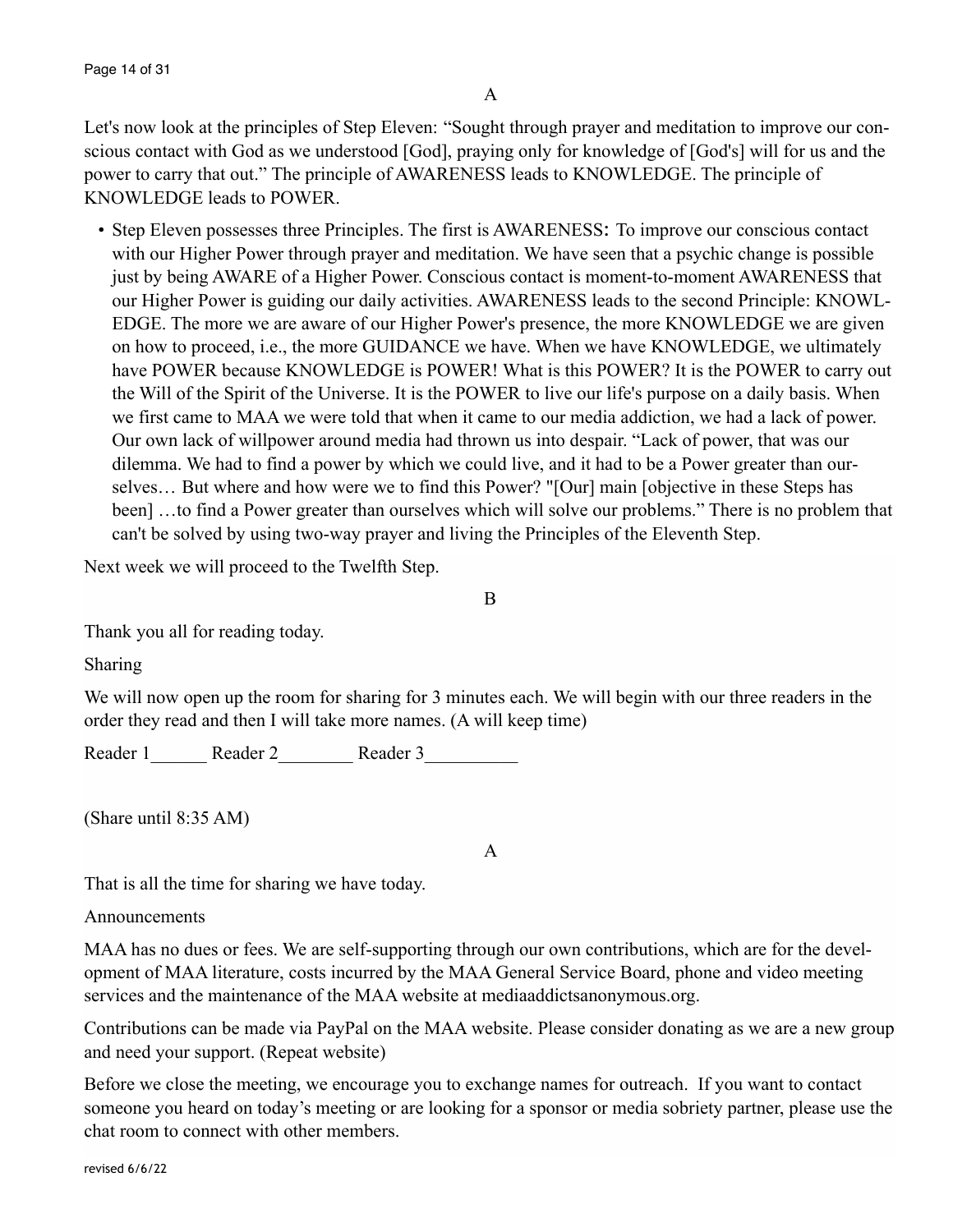Page 15 of 31 Closing:

In closing, the opinions expressed here today are strictly those of the individuals who gave them. The things we have heard here are spoken in confidence and should be treated as confidential. We do not take outside the meeting whom we hear at the meeting. If we try to absorb what we have heard, we are bound to gain a better understanding of the way to handle our problems and begin to change our lives. Let us talk to each other, reason things out with someone else, and let there be no gossip or criticism of one another, but only Love, Understanding, and Fellowship.

B

This ends our session of Before & Beyond Back-to-Basics. To close, please join us in the WE VERSION of the "Serenity Prayer."

*God grant us the serenity to accept the things we cannot change, courage to change the things we can, and wisdom to know the difference.* 

**Ouestions** 

Are there any questions about Before & Beyond Back-to-Basics or MAA?

(A & B field questions)

End of Week 2

**Month 4 Week 3**

# **SESSION SIXTEEN-Step 12**

A

Welcome to the fourth month and sixteenth session of "Before and Beyond Back to Basics—A Design for Living" meetings for media addicts. Please put down all non-essential electronic media while participating in these sessions. By focusing on this meeting without distractions you will be able to access the recovery power of what these Back-to-Basics meetings offer. We ask that if you are speaking or reading that you allow us to see you in Zoom.

My name is A, and I am B. We are recovered members of Media Addicts Anonymous and we are your Group Sponsors.

We have asked \_\_\_\_\_\_ to lead us in the 11th Step Prayer:

*"God, should I find myself agitated, doubtful or indecisive today, please give me inspiration and help me to have an intuitive thought or a decision about this problem I face. How Power, help me not to struggle, instead, help me to relax and take it easy. Help me know what I should do and keep me mindful that you are running the show. Please free me from my bondage of self. Thy will be done always."*

Thank you \_\_\_\_.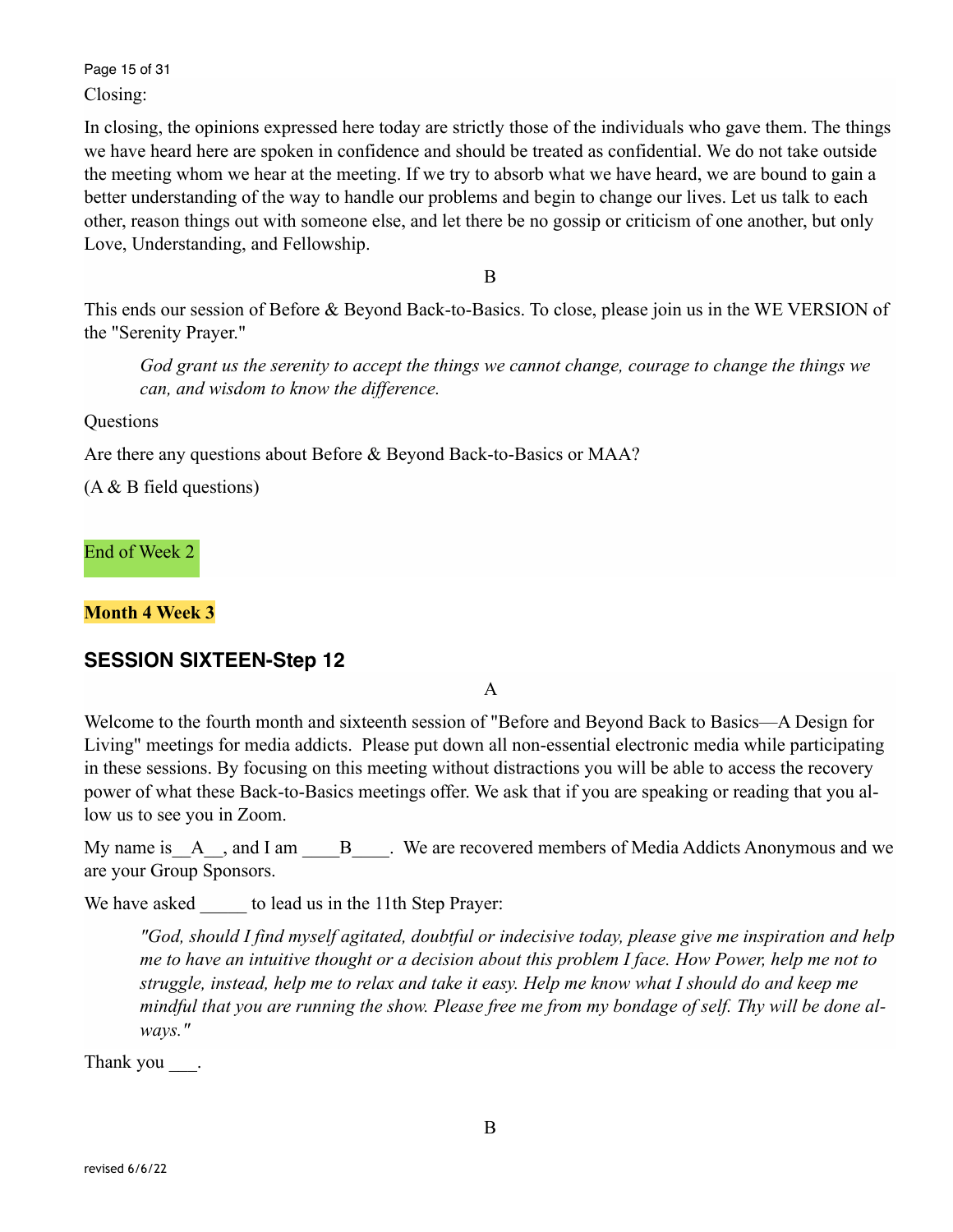Page 16 of 31

Most of what we will be reading in this Back-to-Basics group will be taken directly from the Big Book of Alcoholics Anonymous. In MAA we respect AA's request to read the Big Book as is, changing nothing. Back-to-Basics is a sponsored group. If you were reading the Big Book one-on-one with your sponsor, you probably would be asked to changed alcohol to media so you could understand the full impact of how media is just like alcohol. Therefore, as your Group Sponsors, when reading, wherever it mentions terms related to alcoholism, we will often substitute or add media addiction concepts to help us understand how media addiction is similar to alcohol addiction and why our solution is to be found in the Big Book of AA. To make this format more inclusive, we have also changed the pronouns from third-person singular to third-person plural. These two adjustments are made to serve each individual being sponsored both personally and in this sponsored group as a whole, to obtain as much benefit from the Big Book as possible.

## A

Congratulations, everyone for having taken the first eleven steps. We are now in a position to be able to offer the gifts we have received to others.

**Step 12** -- "Having had a spiritual awakening as the result of these steps, we tried to carry this message to other compulsive media addicts, and to practice these principles in all our affairs." Please notice that Step Twelve has three different objectives. Here they are:

- The first purpose of Step Twelve is to declare that we have had a spiritual awakening as a result of taking all twelve steps.
- The second objective of Step Twelve is to direct recovered members to carry this message of hope and recovery to other media addicts who are still suffering.
- The third consideration of Step Twelve is to practice the PRINCIPLES of the twelve steps in all our affairs.

We will explore each of these three objectives separately.

B

**OBJECTIVE ONE—SPIRITUAL AWAKENING**: By working Steps One, Three, and Eleven, we have made conscious contact with the God of our understanding. This action has created in each of us a spiritual awakening. Spirit is now guiding us "in such a way that it is indeed miraculous."You may be asking yourself at this point:

• "Is this true? Have I really had a spiritual awakening? Because I am still struggling in some parts of my life, I am not perfect. Sometimes I feel guided, other times I feel lost. Can I really know I have had this life-changing spiritual experience?"

A

The Big Book Authors say that life-changing experiences come suddenly to some, gradually to others. In Appendix II of the Big Book, they write about this "transformation of thought and attitude." The authors define "spiritual experience" and "spiritual awakening:"

• "The terms "spiritual experience" and "spiritual awakening" are used many times in this book which, upon careful reading, shows that the personality change sufficient to bring about recovery from [media addiction] has manifested itself among us in many different forms."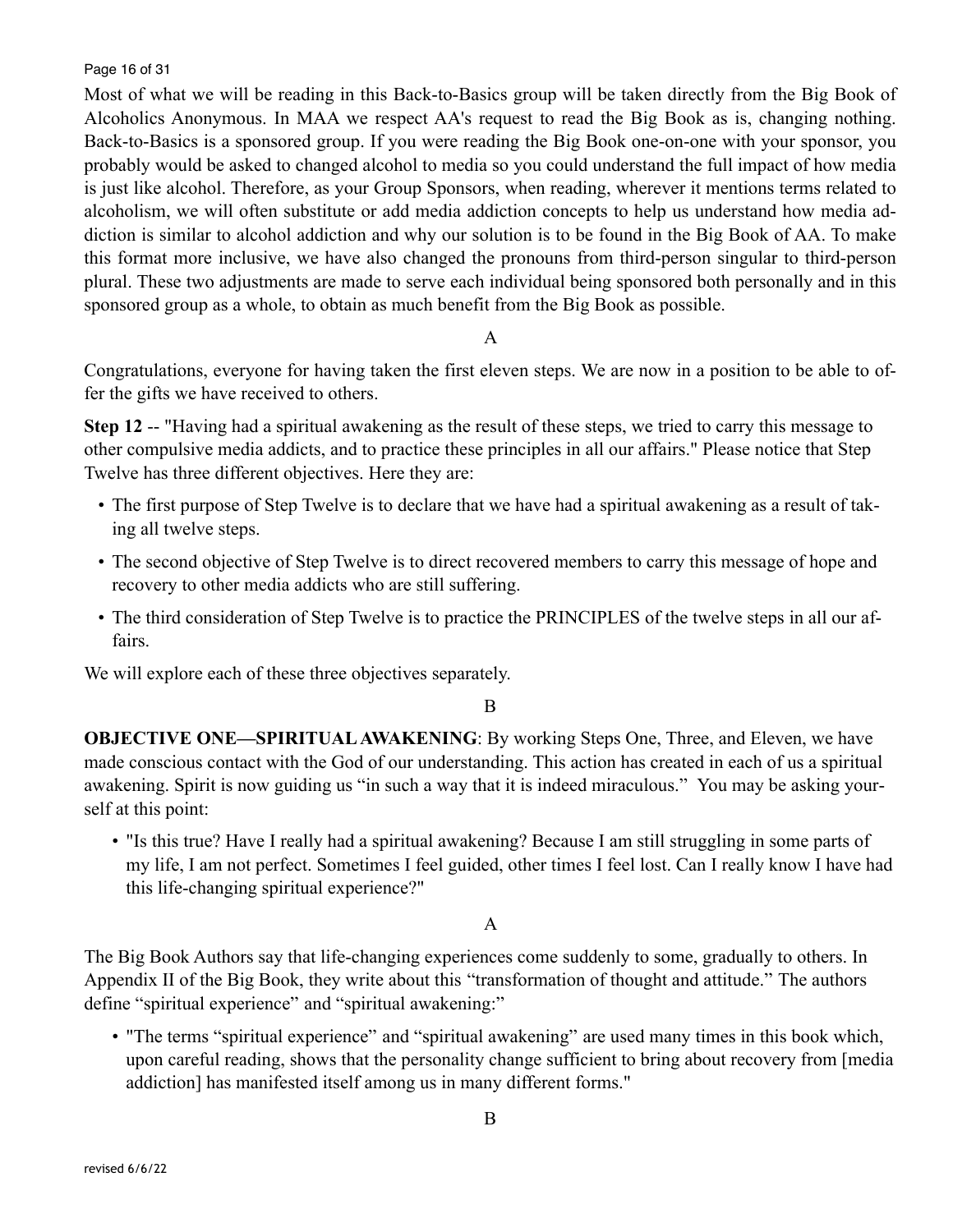Page 17 of 31

In the first printing, back in 1939, the Twelfth Step used to read: "Having had a spiritual experience as the result of these steps…" During the two years between the first and second printings, the word "experience" was discussed at length. Eventually, the word "experience" was replaced with the word "awakening." The Big Book authors made this modification to include those whose lives had truly changed, but more slowly over a period of time.

• "Yet it is true that our first printing gave many readers the impression that these personality changes, or religious experiences, must be in the nature of sudden and spectacular upheavals. Happily, for everyone, this conclusion is erroneous."

A

Many of you will find this to be the case also. Your life is transforming, but gradually rather than suddenly. You may not be able to point to a specific experience that brought about the change, but the spiritual awakening has occurred nonetheless. For it is impossible for someone to go through all twelve steps sincerely and earnestly and not receive a spiritual awakening.

B

Even if an individual goes through the steps with inner resistance, the fact that they completed the steps has changed them. This is why we continue to repeat the *Back-to-Basics, A Design for Living* sessions for every time we take the steps, another layer is peeled away and Spirit has a chance to move deeper within us and effectuate change.

A

A spiritual awakening is nothing more than a PSYCHIC change that, among other things, may remove our obsession to hide or act out in destructive behaviors. Bill W's rapid conversion experience at Towns Hospital is the exception rather than the rule. Here the authors describe a more gradual spiritual experience:

• "Among our rapidly growing membership of thousands of alcoholics, such transformations, though frequent, are by no means the rule. Most of our experiences are what the psychologist William James calls the 'educational variety' because they develop slowly over a period of time. Quite often friends of the newcomer are aware of the difference long before [they are themselves]. [They] finally realize that [they] have undergone a profound alteration in [their] reaction to life; that such a change could hardly have been brought about by [themselves] alone. What often takes place in a few months could seldom have been accomplished by years of self-discipline. With few exceptions, our members find that they have tapped an unsuspected inner resource which they presently identify with their own conception of a Power greater than themselves."

# B

The Big Book authors invite you to notice if friends and family are beginning to see a difference in you. This is a sign that something transformative has taken place and you may not yet be aware of it. Let's look at the fifth sentence in the above paragraph again: "What often takes place in a few months could seldom have been accomplished by years of self-discipline." The Big Book authors make it clear that, if you take the Steps and then help others through them, you will recover within "a few months."

# A

We realize that some of you will have a full spiritual awakening during the first month, but others may not "get it" right away. Nevertheless, you will still have a gradual spiritual awakening as the result of going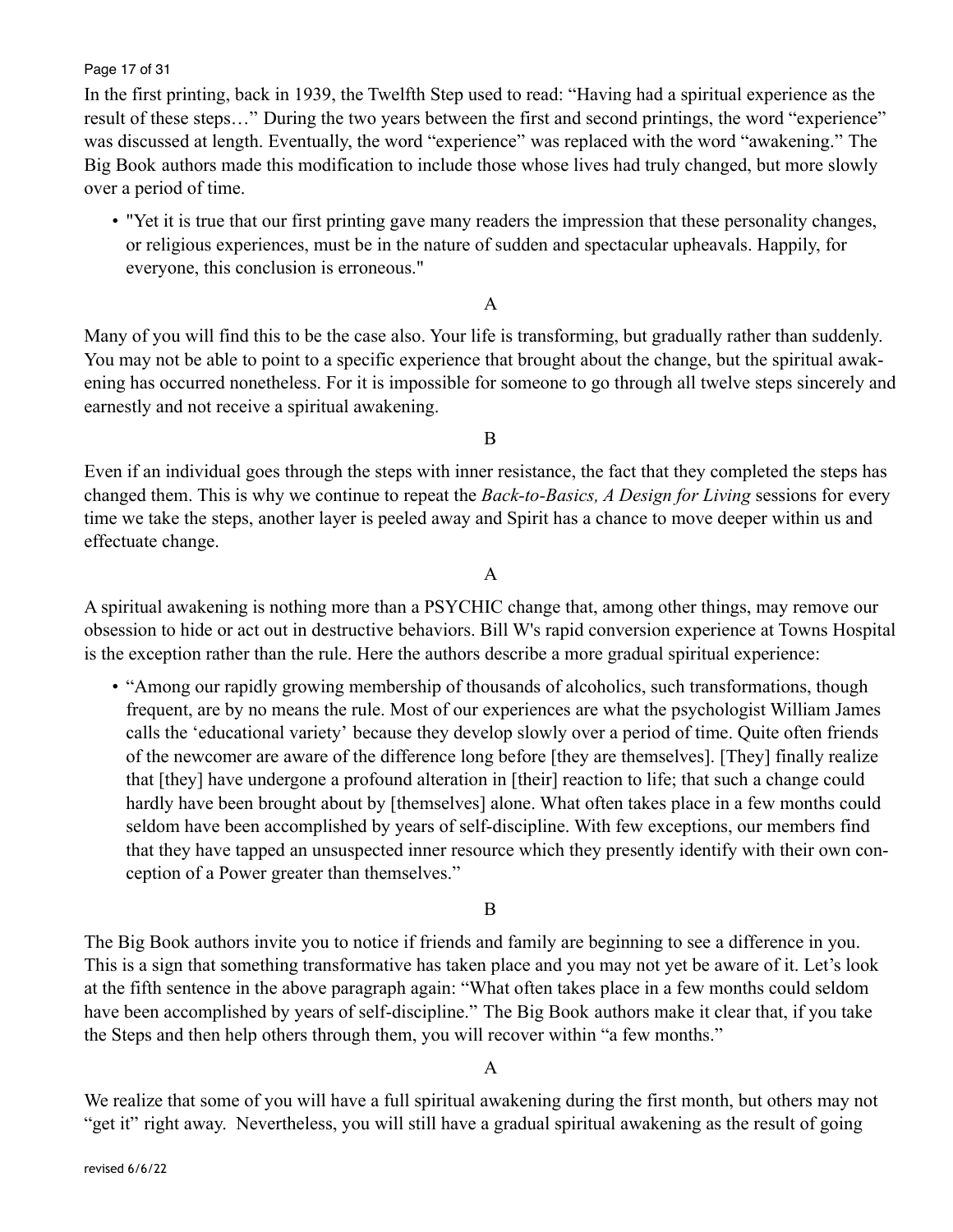Page 18 of 31

through the process again and again. This is one of the greatest promises in the Big Book. Even under the most difficult circumstances, if you do the work, in about 90 days, you will overcome any difficulty in having a personal relationship with the God of your own understanding.

The Big Book authors tell us that even the **awareness** of a Power greater than ourselves IS a spiritual awakening.

• "Most of us think this AWARENESS of a Power greater than ourselves is the ESSENCE of spiritual experience. Our more religious members call it 'God-consciousness.'"

B

If you've made conscious contact with the God of your own understanding and started listening to guidance, you have, in fact, already had the "psychic change." Take a moment and let that sink in. You have taken the Steps and the result was spiritual awareness. You are now living a spiritual way of life.

A

We are going to meditate for one minute. In this meditation, please observe how you have begun to transform yourself and your life through conscious contact with your Higher Power. (pause for 1 minute)

We will now take one minute to write what we observed in our meditation—the changes that have come about by taking the Steps thus far. Have you had miracles happen? What has God done for you that you could not do for yourself? (pause for 1 minute)

(We will now take 30 seconds for each of you to state one change you have seen in yourself.)

Thank you.

# B

**OBJECTIVE TWO—CARRYING THE MESSAGE:** Now, let's look at what we have to do in order to maintain this spiritual transformation. Chapter 7 in the Big Book, in its entirety, is devoted to carrying the message of recovery to others.

• "Practical experience shows that nothing will so much insure immunity from [binging on media] as intensive work with other [media addicts]. It works when other activities fail. This is our twelfth suggestion: Carry this message to other [media addicts]! You can help when no one else can. You can secure their confidence when others fail."

A

When we work with others, our lives will change.

• "Life will take on new meaning. To watch people recover, to see them help others, to watch loneliness vanish, to see a fellowship grow up about you, to have a host of friends—this is an experience you must not miss. We know you will not want to miss it. Frequent contact with newcomers and with each other is the bright spot of our lives."

The Big Book authors provide us with specific instructions on how to carry our message of recovery to others. They offer many valuable suggestions. Here are a few of them:

> • "See [the media addict] alone, if possible. At first, engage in general conversation. After a while, turn the talk to some phase of [media addiction]. Tell [them] enough about your [media] habits, symptoms, and experiences to encourage [them] to speak of [themselves]. If [they] wish to talk, let [them] do so. You will thus get a better idea of how you ought to proceed. When you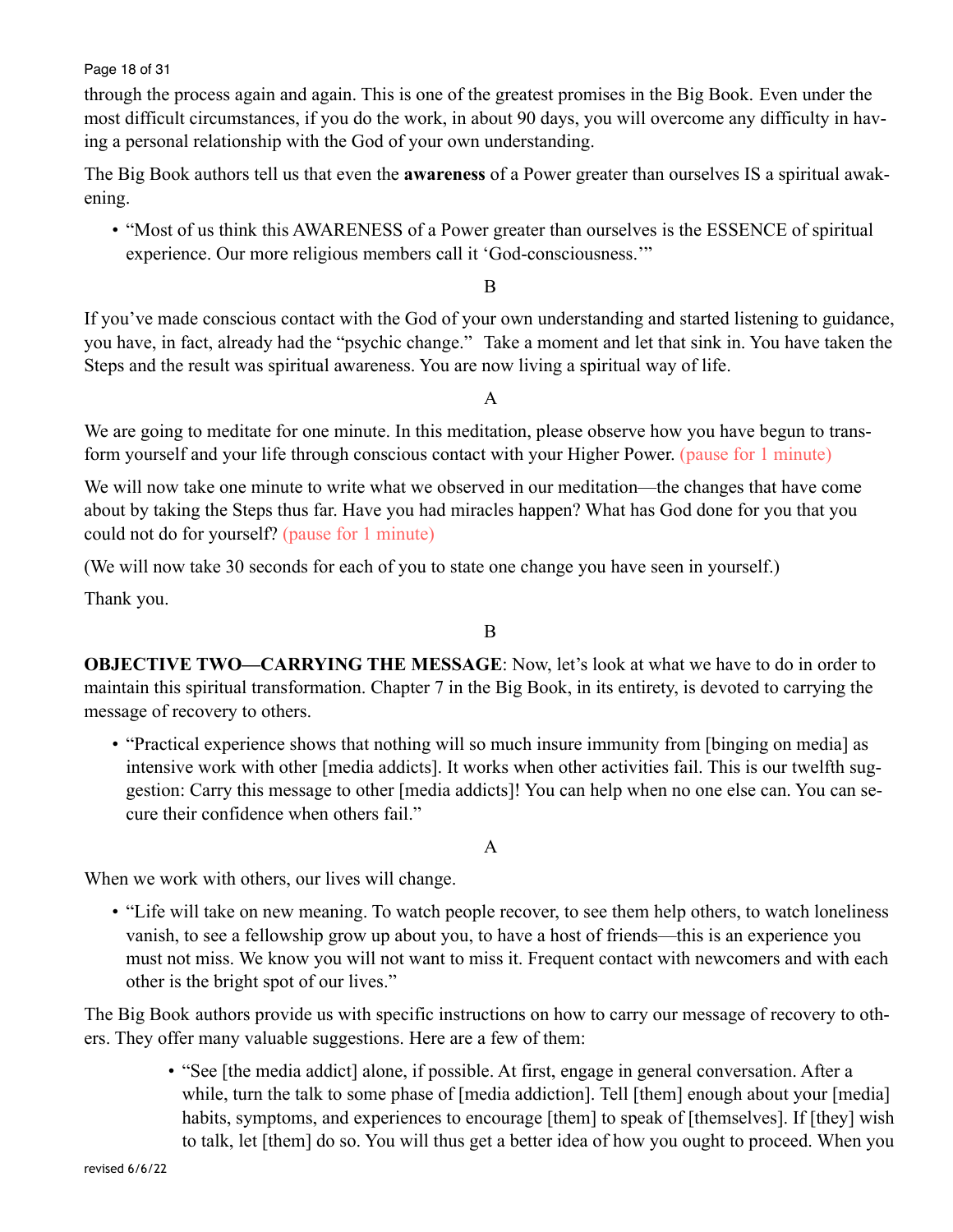discover a prospect for [Media Addicts] Anonymous, find out all you can about [them]. If [they] don't want to stop [compulsively using media], don't waste time trying to persuade [them]. You may spoil a later opportunity. Outline the program of action, explaining how you made a self-appraisal, how you straightened out your past, and why you are now endeavoring to be helpful to [them]. It is important for [them] to realize that your attempt to pass this on… plays a vital part in your own recovery."

B

Never talk down to anyone or be holier than thou. The authors ask us to treat the prospect with dignity and respect:

> "…Never talk down to a [media addict] from any moral or spiritual hilltop; simply lay out the kit of spiritual tools for [their] inspection. Show [them] how they worked with you. Offer [them] friendship and fellowship. Tell [them] that if [they] want to get well, you will do anything to help."

> > A

Don't be discouraged and don't waste your time if a prospect doesn't respond at once:

• "Do not be discouraged if your prospect does not respond at once. Search out another [media addict] and try again. You are sure to find someone desperate enough to accept with eagerness what you offer. We find it a waste of time to keep chasing a [person] who cannot or will not work with you. If you leave such a person alone, [they] may soon become convinced that [they] cannot recover by [themselves]. To spend too much time on any one situation is to deny some other [media addict] an opportunity to live and be happy."

B

Keep the focus on trusting God and cleaning house. Every addict has excuses why they can't stop or why they need to keep using. Maybe they are in a very bad time in their life and need comfort and escape. Maybe they just lost their job. Maybe they are sick and can't get out of bed. The Big Book makes it clear that we can recover no matter our circumstances:

> • "... [They may] clamor for this or that, claiming [they] cannot master [their media addiction] until [their] material needs are cared for. Nonsense. Some of us have taken very hard knocks to learn this truth: Job or no job--[spouse or no spouse]--we simply do not stop [being drunk on media] so long as we place dependence upon other people ahead of dependence on God. Burn the idea into the consciousness of every [person] that they can get well regardless of anyone. The only condition is that [they] trust in God and clean house."

# A

Don't let the prospect become overly dependent on you. You are not their therapist, mother, or Higher Power. It is important that your prospect depend on the God of their understanding and not on you.

> • "…When and how to give…makes the difference between success and failure. The minute we put our work on a service plane, the [media addict] comes to rely on our assistance rather than upon God."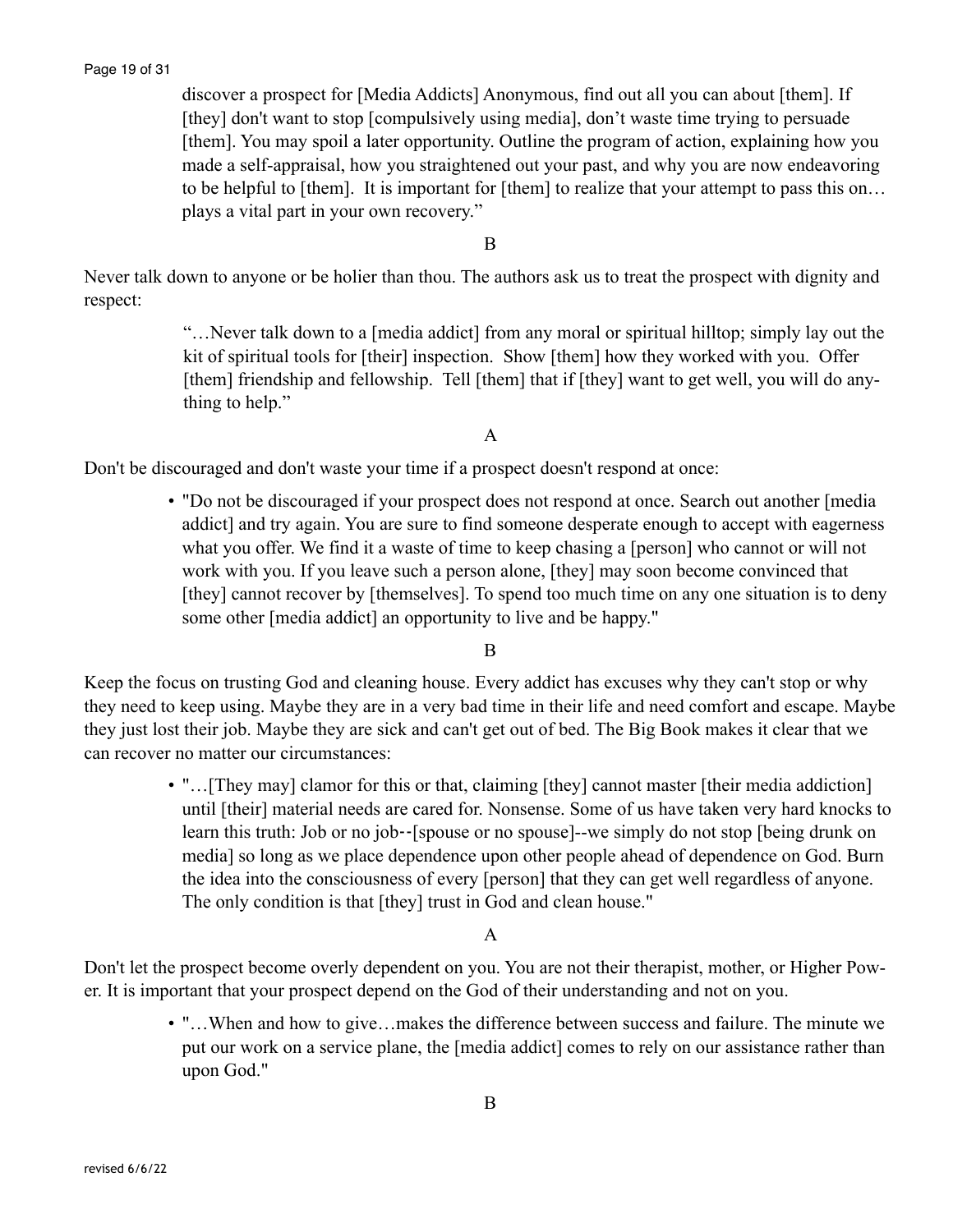#### Page 20 of 31

Always direct your prospect towards a spiritual path of progress. Here the authors tell us that the rewards will be great.

• "Both you and the new [person] must walk day by day in the path of spiritual progress. If you persist, remarkable things will happen. When we look back, we realize that the things which came to us when we put ourselves in God's hands were better than anything we could have planned. Follow the dictates of a Higher Power and you will presently live in a new and wonderful world, no matter what your present circumstances!"

A

Go where you are needed, keep your motives clean and God will keep you from harm.

• "Your job now is to be at the place where you may be of maximum helpfulness to others, so never hesitate to go anywhere if you can be helpful. You should not hesitate to visit the most sordid spot on earth on such an errand. Keep on the firing line of life with these motives and God will keep you unharmed."

B

We always want to use our own experiences rather than someone else's when possible.

• "If you have been successful in solving your own domestic problems, tell the newcomer's family how that was accomplished. In this way you can set them on the right track without becoming critical of them. The story of how you and your [partner] settled your difficulties is worth any amount of criticism."

The Big Book authors tell us that as long as we are doing the work of our Higher Power and we are in fit spiritual condition, we can go anywhere and do anything that we are called upon to do.

A

When the obsession is removed, we are no longer fighting the urge and media no longer has the power over us. We are trusting in a Power greater than ourselves, and while we respect our past compulsions around media, we do not fear it.

• **"***Assuming we are spiritually fit,* we can do all sorts of things [media addicts] are not supposed to do. People have said we must not go where [media is being broadcast]; we must not have it in our homes; we must shun friends who [are compulsively using media]; we must avoid [places] which [are meant to draw us into media]; …our friends must hide their [media or video games] if we go to their houses; we mustn't think or be reminded about [our addictive media] at all. Our experience shows that this is not necessarily so. We meet these conditions every day. A [media addict] who cannot meet them, still has a [media addict's] MIND; there is something the matter with [their] SPIRITUAL status. [Their] only chance for sobriety would be someplace like the [the Sahara Desert], and even there a [tribesman] might turn up with a [smart phone] and ruin everything!"

B

The Big Book authors give one stipulation to this idea of being able to go where media is being used:

• "So our rule is not to avoid a place where there is [media], if we have a legitimate reason for being there…To a person who has had experience with a [media addict], this may seem like tempting Providence, but it isn't. You will note that we made an important qualification. Therefore, ask yourself on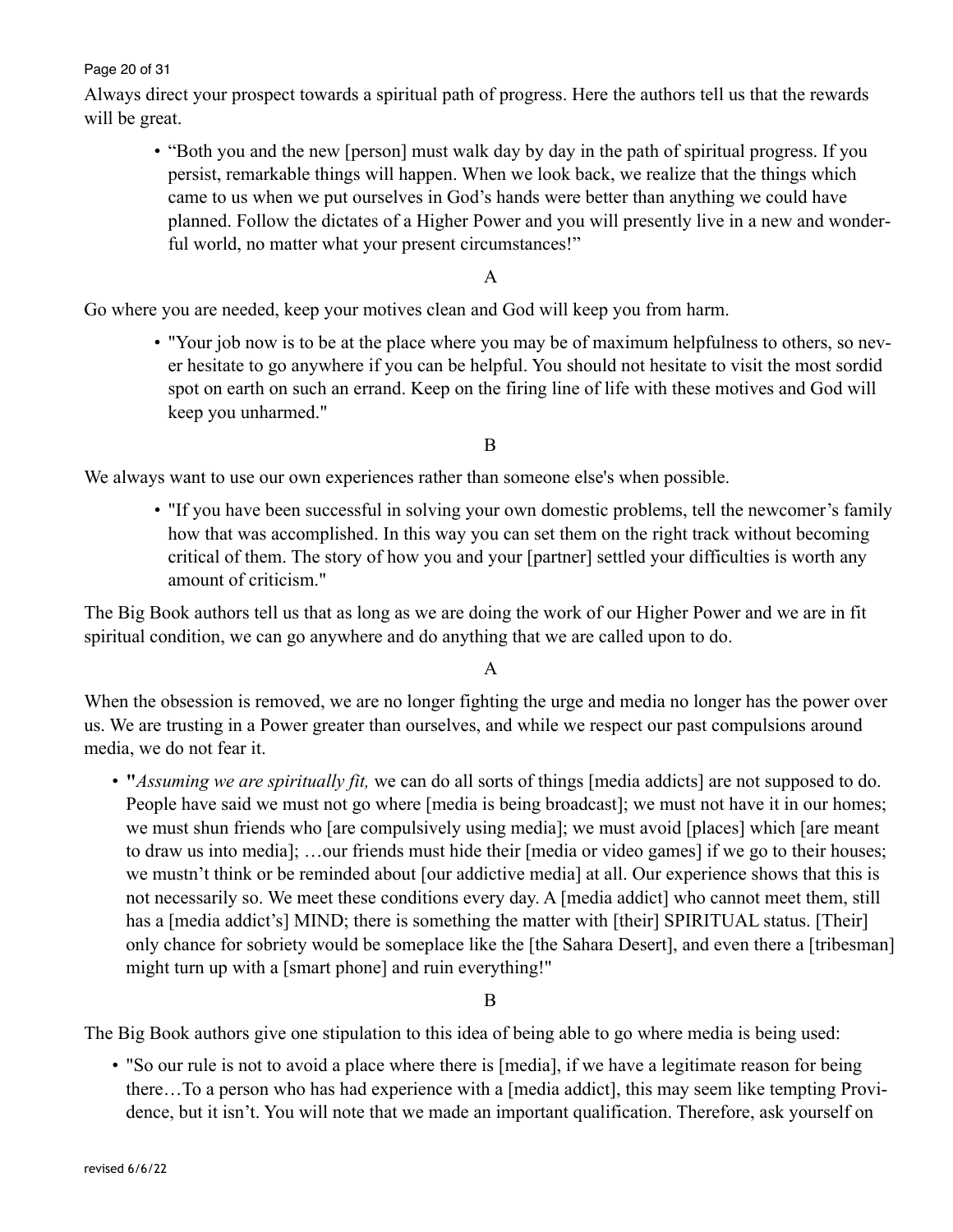Page 21 of 31

each occasion, Have I any good social, business, or personal reason for going [online or using media]? Or am I expecting to STEAL a little vicarious PLEASURE from the atmosphere of such places?"

There is a warning to not try to be more spiritually evolved than you are:

• "If you answer these questions satisfactorily, you need have no apprehension. Go or stay away, whichever seems best. But be sure you are on solid spiritual ground before you start and that your motive in [getting on media] is thoroughly good. Do not think of what [kind of hit] you will get out of the [media]. Think of [how you will use it to further your Higher Power's purpose for you]. But if you are shaky, you had better work with another [media addict] instead!"

A

The authors advise us that we want to keep ourselves open to human connection and to not push our abstaining from media on them.

• "Why sit with a long face in places where there is [media], sighing about the good old days. If it is a happy occasion, try to increase the pleasure of those there; if a business occasion, go and attend to your business enthusiastically… Let your friends know they are not to change their habits on your account. At a proper time and place explain to all your friends why [electronic media] disagrees with you. If you do this thoroughly, few people will ask you to [use media]. While you were [compulsively using electronic media], you were withdrawing from life little by little. Now you are getting back into the social life of this world. Don't start to withdraw again just because your friends [use media]."

B

You never know how your sobriety will inspire and help others who also have a problem with media addiction. The Big Book authors advise us not to get up on a soapbox and preach media sobriety. Compassion and Tolerance are key components in working with newcomers.

- "We are careful never to show intolerance or hatred of [media] as an institution. Experience shows that such an attitude is not helpful to anyone. Every new [media addict] looks for this spirit among us and is immensely relieved when they find we are not witch-burners. A spirit of intolerance might repel [media addicts] whose lives could have been saved, had it not been for such stupidity. We would not even do the cause of temperate [media usage] any good, for not one [media addict] in a thousand likes to be told anything about [media] by one who hates it."
- "Someday we hope that [Media Addicts] Anonymous will help the public to a better realization of the gravity of the [media addiction] problem, but we shall be of little use if our attitude is one of bitterness or hostility. [Undeclared media addicts] will not stand for it. After all, our problems were of our own making. [Smart phones] were only a symbol. Besides, we have stopped fighting anybody or anything. We have to!"

# A

It is time now to make a commitment to work with others. Will those who have taken the first Eleven Steps, please be ready to respond to the following Twelfth Step question, "Will you carry this message to other media addicts? Will you be willing to sponsor and give support to MAA meetings? Would you consider being a group sponsor for Back-to-Basics groups?"

If so, please state your name, followed by "Yes."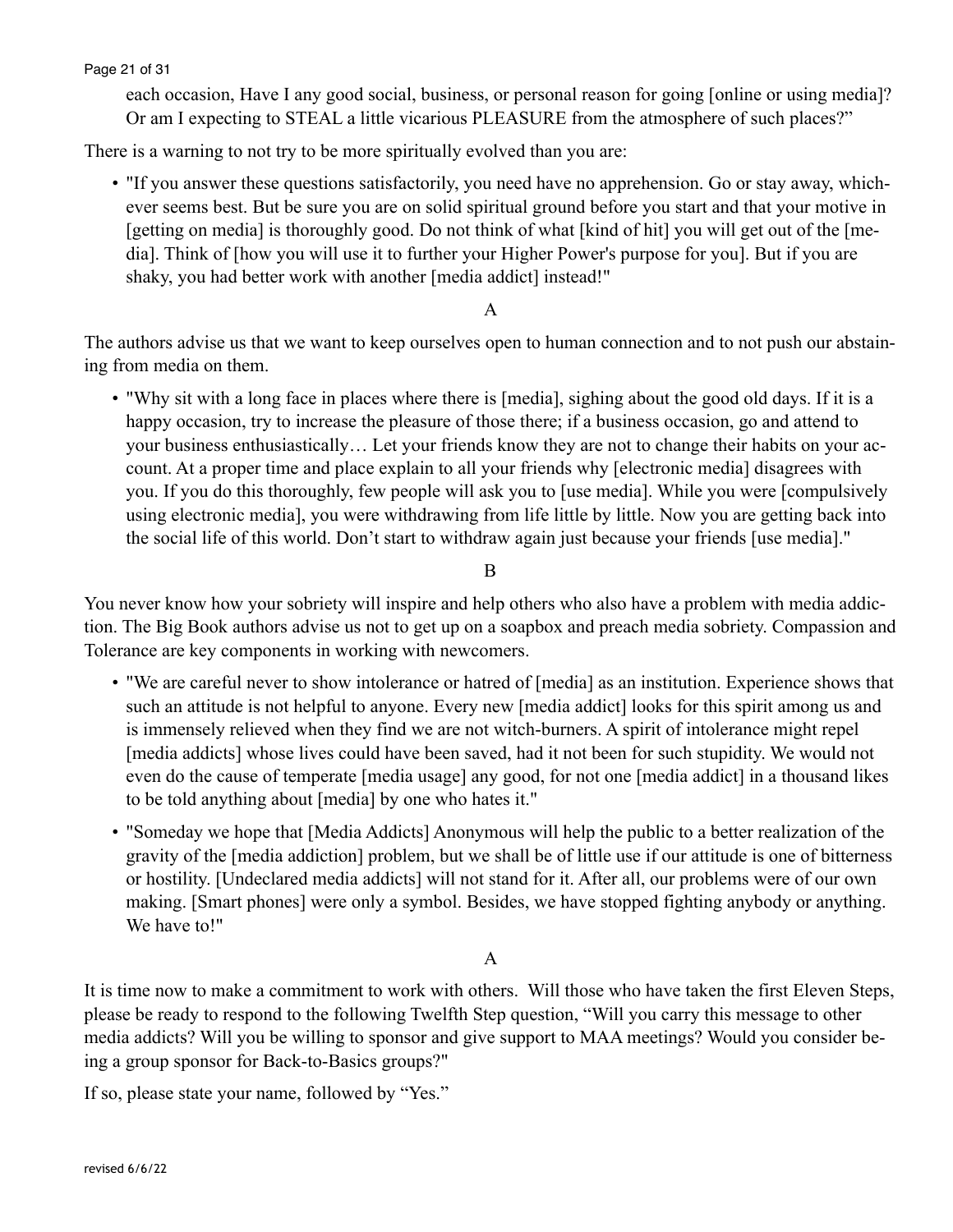Page 22 of 31

According to the Big Book authors, those who answered "yes" to this question have taken Step Twelve. This is a monumental achievement. Congratulations!

B

Next week we will complete the Twelfth Step by exploring the principles of the MAA Back-to-Basics program. Thank you all for reading today.

## **Sharing**

We will now open up the room for sharing for 3 minutes each. We will begin with our three readers in the order they read and then I will take more names. (A will keep time)

Reader 1 \_\_\_\_\_\_ Reader 2 \_\_\_\_\_\_\_\_ Reader 3

(Share until 8:35 AM)

A

That is all the time for sharing we have today.

Announcements

MAA has no dues or fees. We are self-supporting through our own contributions, which are for the development of MAA literature, costs incurred by the MAA General Service Board, phone and video meeting services and the maintenance of the MAA website at mediaaddictsanonymous.org.

Contributions can be made via PayPal on the MAA website. Please consider donating as we are a new group and need your support. (Repeat website)

Before we close the meeting, we encourage you to exchange names for outreach. If you want to contact someone you heard on today's meeting or are looking for a sponsor or media sobriety partner, please use the chat room to connect with other members.

Closing:

In closing, the opinions expressed here today are strictly those of the individuals who gave them. The things we have heard here are spoken in confidence and should be treated as confidential. We do not take outside the meeting whom we hear at the meeting. If we try to absorb what we have heard, we are bound to gain a better understanding of the way to handle our problems and begin to change our lives. Let us talk to each other, reason things out with someone else, and let there be no gossip or criticism of one another, but only Love, Understanding, and Fellowship.

B

This ends our session of Before & Beyond Back-to-Basics. To close, please join us in the WE VERSION of the "Serenity Prayer."

*God grant us the serenity to accept the things we cannot change, courage to change the things we can, and wisdom to know the difference.* 

Questions

Are there any questions about Before & Beyond Back-to-Basics or MAA?

(A & B field questions)

End of Week 3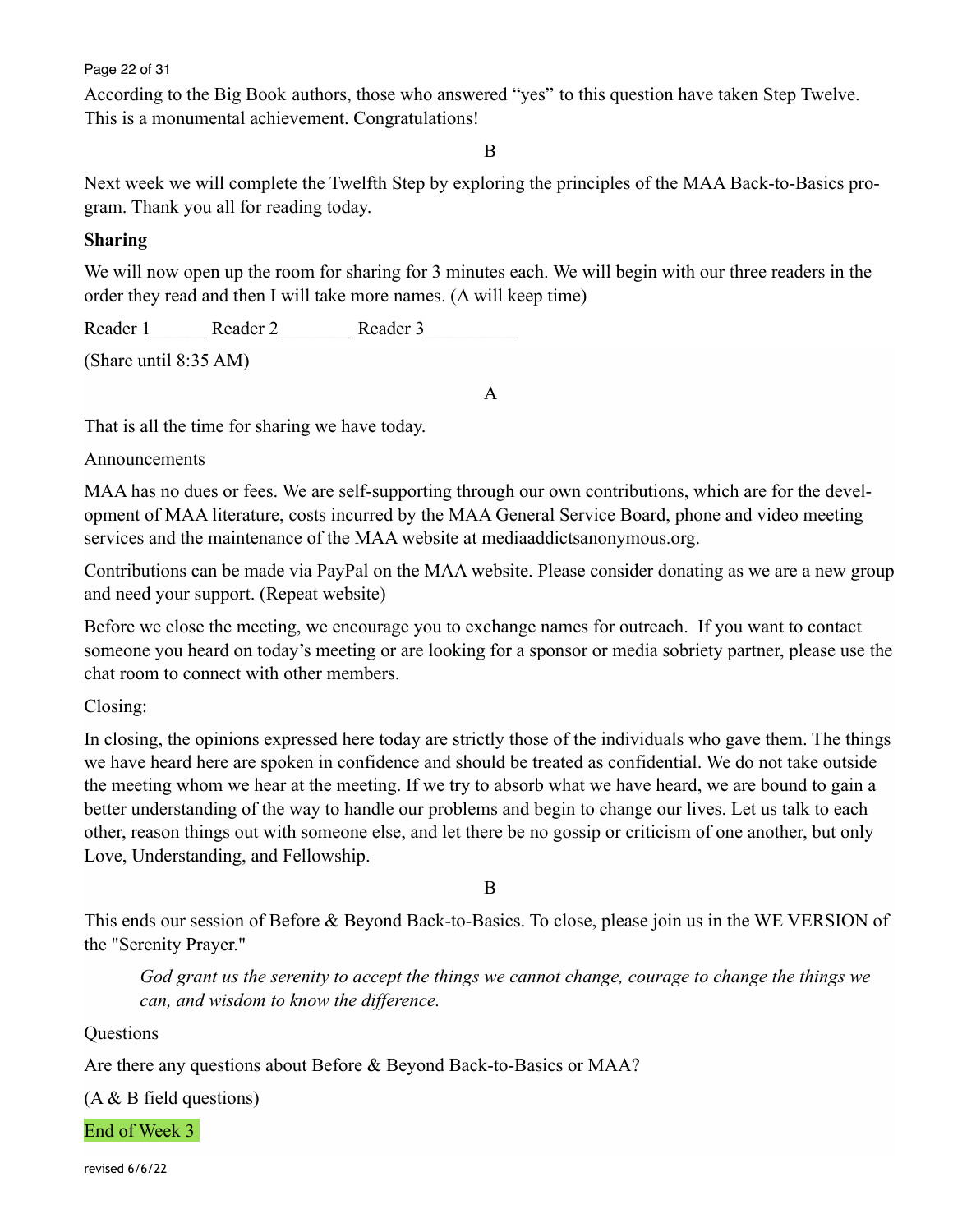Month 4 Week 4

# **SESSION SEVENTEEN-Step 12**

A

Welcome to the fourth month and seventeenth session of "Before and Beyond Back to Basics—A Design for Living" meetings for media addicts. Please put down all non-essential electronic media while participating in these sessions. By focusing on this meeting without distractions you will be able to access the recovery power of what these Back-to-Basics meetings offer. We ask that if you are speaking or reading that you allow us to see you in Zoom.

My name is A<sub>\_\_</sub>, and I am \_\_\_\_B\_\_\_\_. We are recovered members of Media Addicts Anonymous and we are your Group Sponsors.

We have asked to read to us the 12th Step Prayer:

*Higher Power, please help me to carry the message of recovery to other addicts who are suffering. Help me to be unselfish with my time and resources and give back what I have so generously been given. Provide me with the guidance and wisdom to talk with another addict and reach out to my fellows so my own sobriety will be strengthened.*

Thank you \_\_\_\_\_\_.

B

Most of what we will be reading in this Back-to-Basics group will be taken directly from the Big Book of Alcoholics Anonymous. In MAA we respect AA's request to read the Big Book as is, changing nothing. Back-to-Basics is a sponsored group. If you were reading the Big Book one-on-one with your sponsor, you probably would be asked to changed alcohol to media so you could understand the full impact of how media is just like alcohol. Therefore, as your Group Sponsors, when reading, wherever it mentions terms related to alcoholism, we will often substitute or add media addiction concepts to help us understand how media addiction is similar to alcohol addiction and why our solution is to be found in the Big Book of AA. To make this format more inclusive, we have also changed the pronouns from third-person singular to third-person plural. These two adjustments are made to serve each individual being sponsored both personally and in this sponsored group as a whole, to obtain as much benefit from the Big Book as possible.

A

Today we complete the Twelfth Step.

**Step 12** -- "Having had a spiritual awakening as the result of these steps, we tried to carry this message to other compulsive media addicts, and to practice these principles in all our affairs."

Let's now look at the third objective in Step Twelve:

PRACTICING THESE PRINCIPLES IN ALL OUR AFFAIRS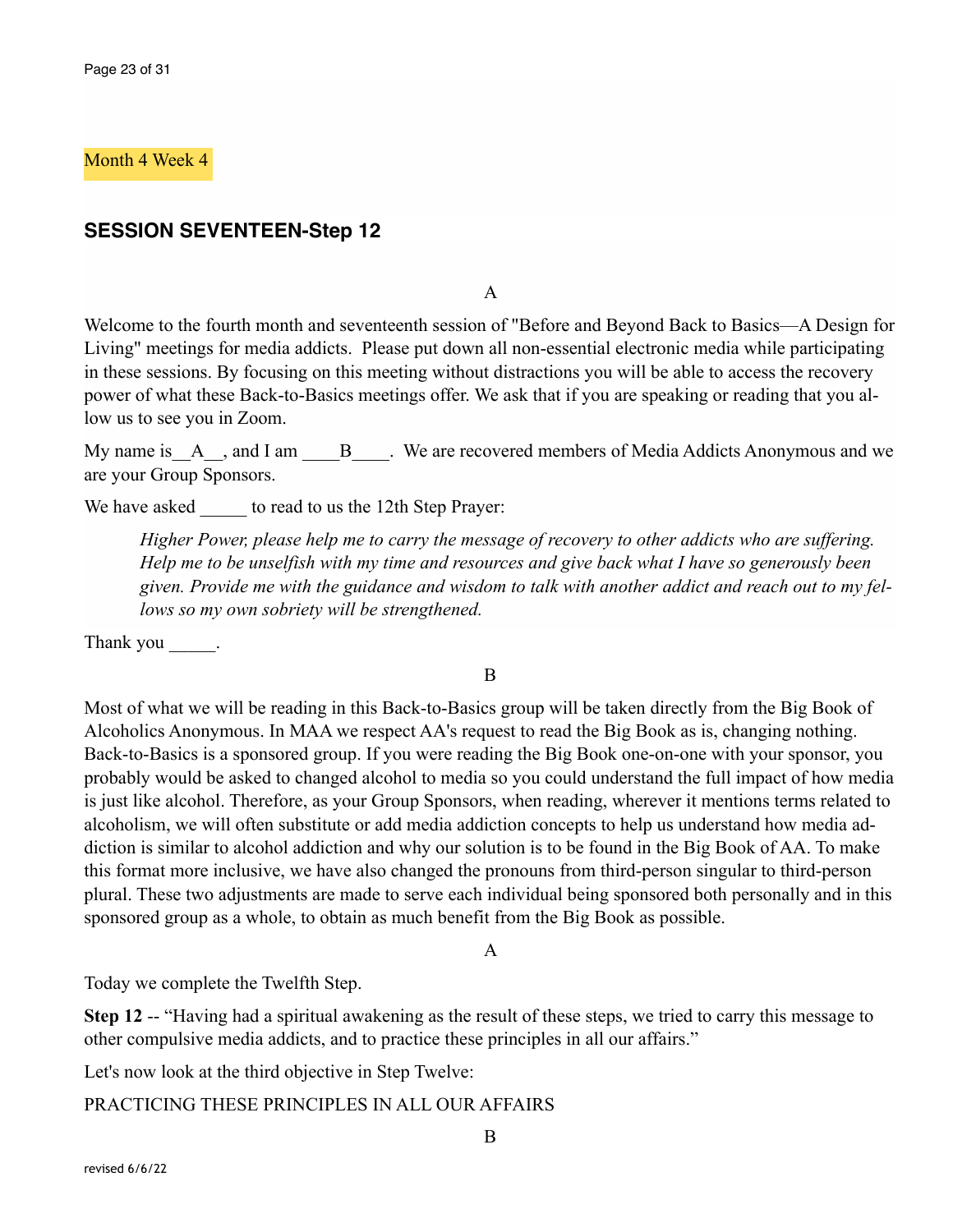Page 24 of 31

**Step 12** -- "Having had a spiritual awakening as the result of these steps, we tried to carry this message to other compulsive media addicts, and to practice these principles in all our affairs." We will now look at the third objective in Step Twelve. **OBJECTIVE THREE—PRACTICING THESE PRINCIPLES IN ALL OUR AFFAIRS**: Where have we found the PRINCIPLES of MAA? They are found in the Twelve Steps. In taking us through the twelve steps, the Big Book authors have shown us twelve distinct phases that contain within them the Principles crucial to achieving long-term recovery from media addiction.

## A

Let's review the principles we have learned so far. You will notice that each Principle has a partner. When we work to achieve the first Principle, we acquire the gift of receiving the second Principle.:

- *Step 1: "We admitted that we were powerless over media — that our lives had become unmanageable." Principles 1 & 2: HONESTY leads to ACCEPTANCE*
- *• Step 2: "Came to believe that a power greater than ourselves could restore us to sanity." Principles 3 & 4: FAITH* leads to *BELIEF*
- *• Step 3: "Made a decision to turn our will and our lives over to the care of God as we understood [God]." Principles 5 & 6: FAITHFULNESS* leads to *GUIDANCE*
- *• Step 4: "Made a searching and fearless moral inventory of ourselves." Principles 7 & 8: COURAGE*  leads to *CLARITY*
- *• Step 5: "Admitted to God, to ourselves, and to another human being the exact nature of our wrongs." Principles 9 & 10: CONFESSION* leads to *FREEDOM*
- *• Step 6: "Were entirely ready to have God remove all these defects of character." Principles 11 & 12: WILLINGNESS* leads to *SURRENDER*
- *Step 7: "Humbly asked [God] to remove our shortcomings." Principles 13 & 14: HUMILITY leads to UNITY*
- *• Step 8: "Made a list of all the persons we had harmed and became willing to make amends to them all." Principles 15 & 16: CONSIDERATION* leads to *FORGIVENESS*
- *• Step 9: "Made direct amends to such people wherever possible, except when to do so would injure them or others." Principles 17 & 18: INTEGRITY* leads to *PEACE*
- *• Step 10: "Continued to take personal inventory and when we were wrong promptly admitted it." Principles 19 & 20: PERSEVERANCE* leads to *TRANSFORMATION*
- Step 11: "Sought through prayer and meditation to improve our conscious contact with God as we un*derstood [God], praying only for knowledge of [God's] will for us and the power to carry that out." Principles 21, 22, & 23: AWARENESS* leads to *KNOWLEDGE, KNOWLEDGE* leads to *POWER*

B

Now that we have reviewed these principles, let's look at the principles for Step Twelve. Step 12 -- "Having had a spiritual awakening as the result of these steps, we tried to carry this message to media addicts, and to practice these principles in all our affairs." *Principles 24 & 25: GENEROSITY leads to GRATITUDE.*

• GENEROSITY is the full-throated spirit of service. Without GENEROSITY our whole fellowship would not survive. Someone was generous enough with their time and energy to help you. GEN-EROSITY helps us keep what we have so generously been given. Bill W, the co-founder of AA, could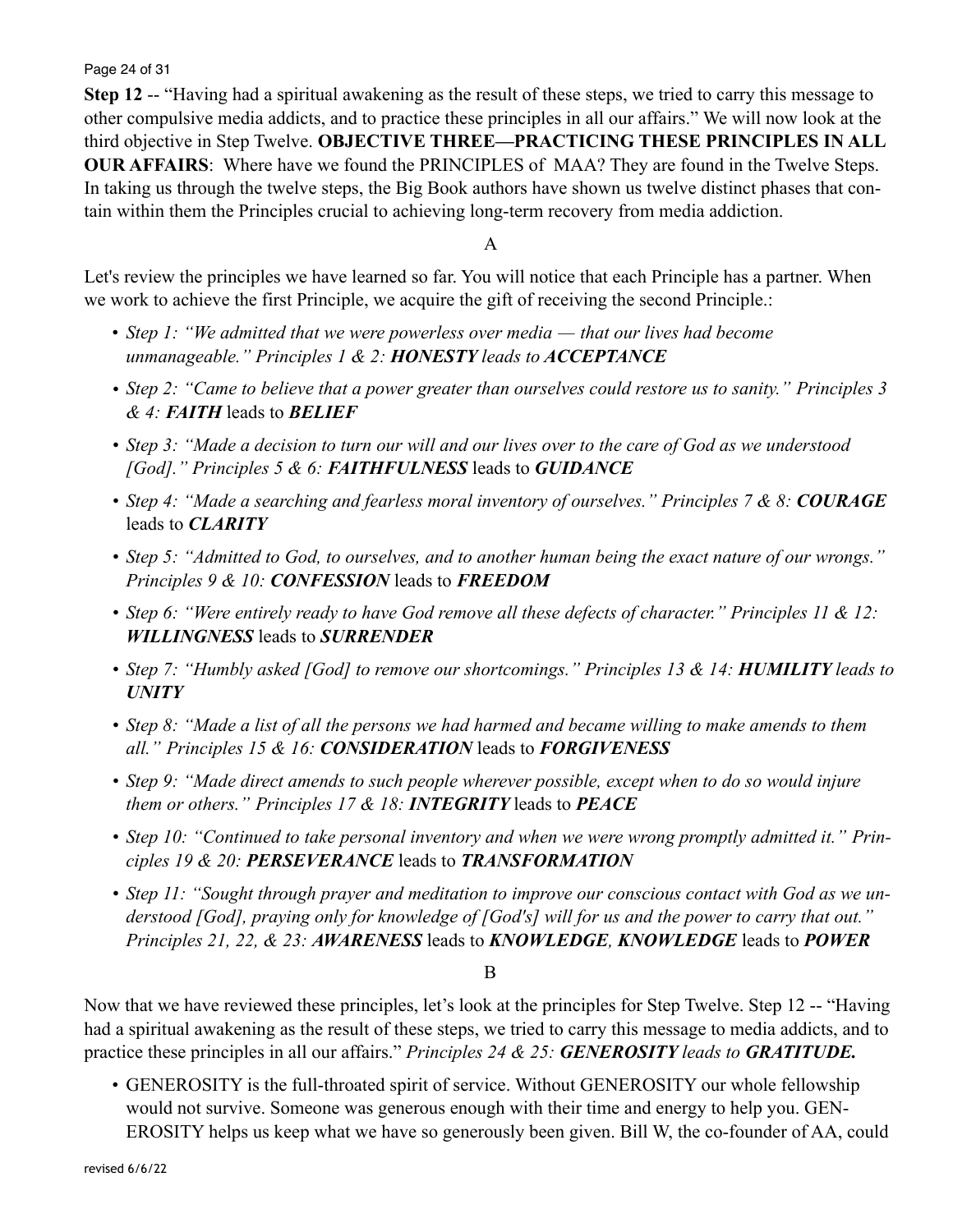#### Page 25 of 31

not stay sober without helping other alcoholics. This is the genius of the Twelve-Step Programs. Bill W's call to Dr. Bob, on that shaky night when he had a choice either to drink or to find another alcoholic to help, was a choice that changed the world. Millions of people are now recovering from all kinds of addictions because of this man's profound decision.

- When you care about someone else's recovery, you will care more about your own. When you see someone else's recovery, you will better see your own. The final step of MAA is to pay it forward. You've worked your way through the entire process of growing and setting yourself up for success in sobriety. Now you have the opportunity to guide less-experienced members through their own journey.GENEROSITY encompasses our Twelve Traditions as well: "Our common welfare should come first; our leaders are but trusted servants"; "Our primary purpose is to carry the message to other media addicts"; "We are self-supporting through our own contributions"; "Anonymity is the spiritual foundation of all the steps, ever reminding us to put PRINCIPLES before PERSONALITIES."GENEROSI-TY allows us to accept each other as we are, to Live and Let Live.
- GENEROSITY leads to GRATITUDE. For it is in giving that we receive. It is in pardoning that we are pardoned. It is by allowing our addiction to die that we are reborn into a life of sane and happy usefulness. GRATITUDE pours out of the heart from one who thought they were lost forever and now they are found. Being GENEROUS with our time and talents, by working with others, creates GRATI-TUDE in those we work with. This GRATITUDE connects us in a deeper way to others. We have moved from self-centered fear and compulsion to a deep and gratifying purpose. We are GRATEFUL for every day we are able to give back what we have so generously received.

#### A

As Group Sponsors, we have found many things to be grateful for as we serve this group. First and foremost, it helps our own sobriety. We learn how to be compassionate leaders as Group Sponsors and see others grow and recover, just as we are recovering a day at a time. It is a source of fulfillment we could not have experienced any other way.

# B

The Big Book authors give us two last principles that are not necessarily apparent in the Twelve Steps: *they are adamant that we enjoy our lives*. To legitimately live the principles of MAA, our recovery needs to not only be filled with service and usefulness but also with CHEERFULNESS and LAUGHTER.

#### A

We are to share with newcomers the joy and vitality of life that has come to us in recovering from media addiction. This paragraph from the Big Book may be one of the most important messages a recovering media addict can hear: *Principles 26 & 27: TWO LAST HIDDEN PRINCIPLES, CHEERFULNESS AND LAUGHTER*

• "We have been speaking to you of serious, sometimes tragic things. We have been dealing with [media addiction] in its worst aspect. But we aren't a glum lot. If newcomers could see no joy or fun in our existence, they wouldn't want it. *We absolutely insist on enjoying life.* We try not to indulge in cynicism over the state of the nations, nor do we carry the world's troubles on our shoulders. When we see a [person] sinking into the mire that is [media addiction], we give [them] first aid and place what we have at [their] disposal. For [their] sake, we do recount and almost relive the horrors of our past. But those of us who have tried to shoulder the entire burden and trouble of others find we are soon overcome by them. So we think CHEERFULNESS and LAUGHTER make for usefulness. Outsiders are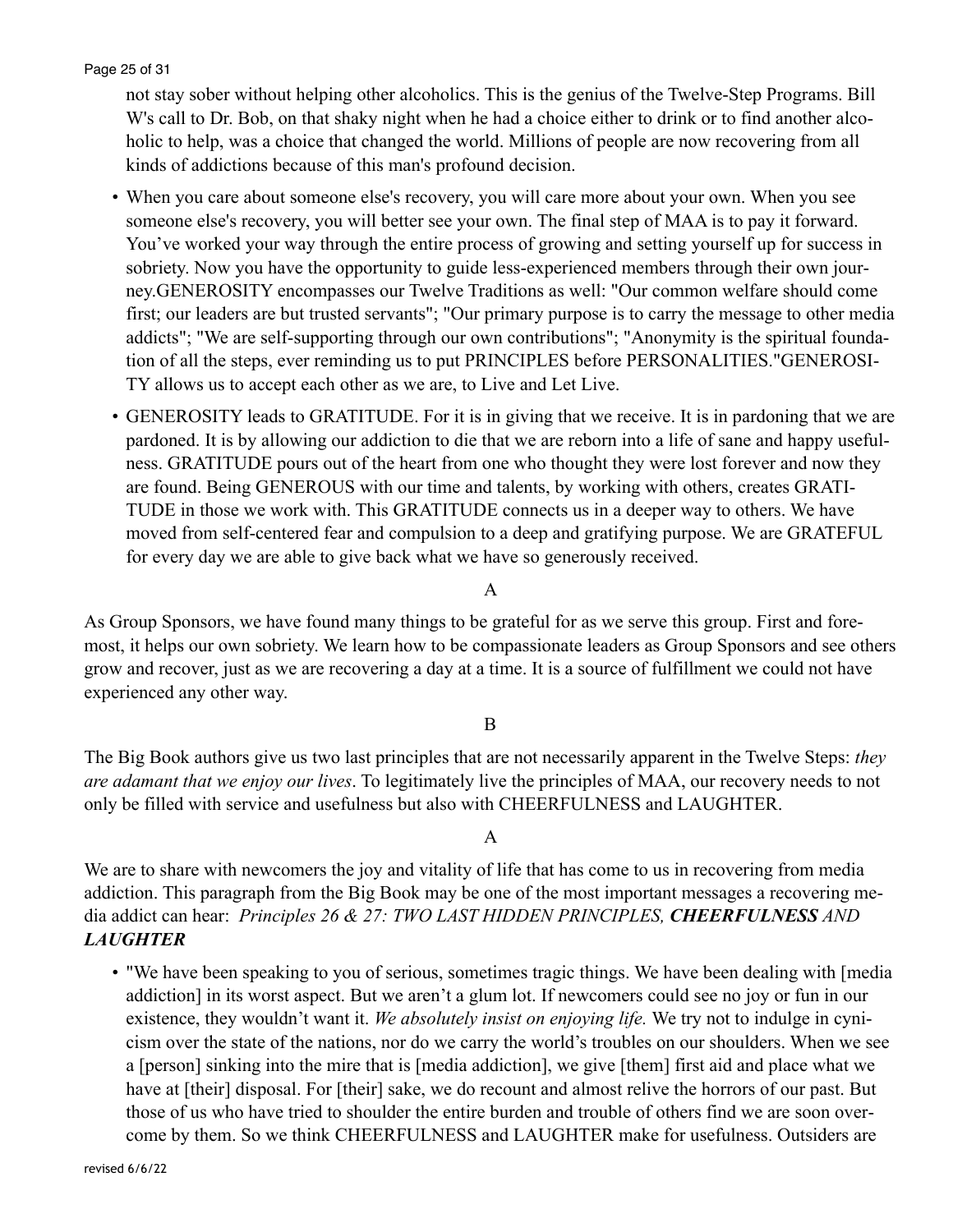sometimes shocked when we burst into merriment over a seemingly tragic experience out of the past. But why shouldn't we laugh? We have RECOVERED, and have been given the power to help others."

B

Here the Big Book authors tell us that, after having gone through the steps we have recovered. What have we recovered? We have recovered our dignity, self-esteem, and connection to ourselves and to our fellows.

# A

We have recovered our purpose in life and the joy and vitality of authentic living. We have recovered our true nature and found there the God of our understanding. Where we were once lost, now we are found.

• "The great fact is just this, and nothing less: That we have had deep and effective spiritual experiences which have revolutionized our whole attitude toward life, toward our fellows and toward God's universe. The central fact of our lives today is the absolute certainty that our Creator has entered into our hearts and lives in a way which is indeed miraculous. [God] has commenced to accomplish those things for us which we could never do by ourselves."

## B

Our joy of life is our super-power to keep healthy dopamine and serotonin levels up high enough so that we don't seek dopamine hits from media and other sources. Make sure you have a solid "Media Replacement Plan." Please review the article in your packet about activities that help elevate your mood. Daily attention to living positively will help us experience the principles of Cheerfulness and Laughter.

A

We are recovered but not cured. We must be careful not to fool ourselves or deny how serious our addiction really is. The Big Book warns us to be careful not to try to recapture the old feelings of using the kinds of media that trigger a media binge:

• "For most normal folks, [being on media] means conviviality, companionship, and colorful imagination. It means release from care, boredom, and worry. It is joyous intimacy with friends and a feeling that life is good. But not so with us in those last days of heavy [binging on media]. The old pleasures were gone. They were but memories. Never could we recapture the great moments of the past. There was an insistent yearning to enjoy life as we once did and a heartbreaking obsession that some new miracle of control would enable us to do it. There was always one more attempt—and one more failure…Then would come oblivion and the awful awakening to face the hideous Four Horsemen—Terror, Bewilderment, Frustration, Despair. Unhappy [bingers] who read this page will understand!"

# B

If we allow ourselves to forget or rationalize where our media addiction has taken us, we will be prey to its seduction again. We cannot rest on our laurels or feel that after a time of sobriety, we can let up. We must be willing to say "good-bye" forever to those things that trigger in us a media binge. In order to do this, we must find ways to be happy in sobriety. The Big Book authors make this clear.

**• "**Now and then a serious [media binger], being [sober] at the moment, says, 'I don't miss it at all. Feel better. Work better. Having a better time.' As ex-problem [media addicts], we smile at such a sally. We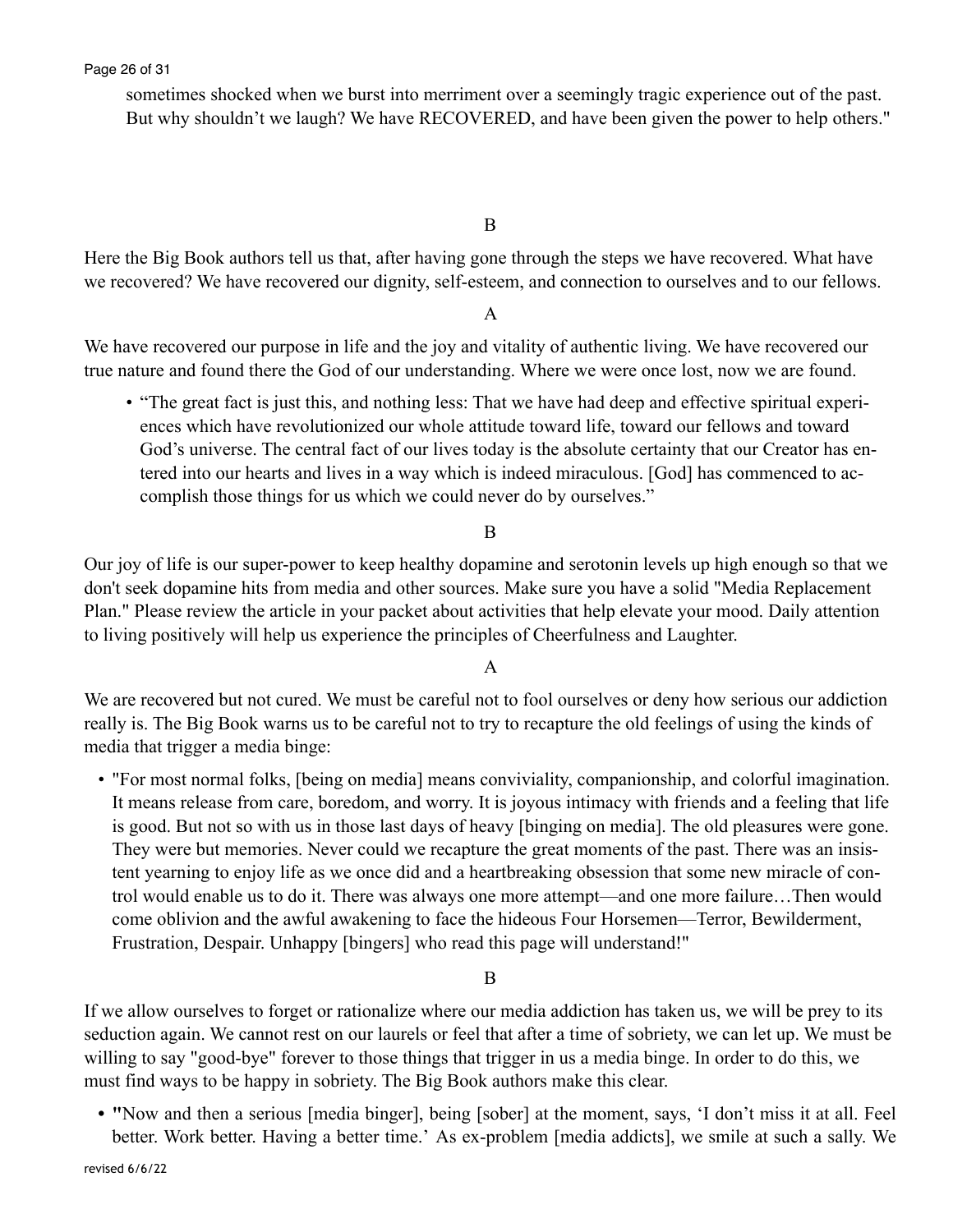know our friend is like a [child] whistling in the dark to keep up [their] spirits. [They] fool [themselves]. Inwardly, they would give anything to [watch] half a dozen [shows or play a half dozen video games] and get away with [it]. They will presently try the old game again, for [they aren't] happy about [their] sobriety. [They] cannot picture life without [the reward of media]. Someday [they] will be unable to imagine life either with [media] or without it. Then [they] will know loneliness such as few do….[They] say, 'Yes, I'm willing. But am I to be consigned to a life where I shall be stupid, boring, and glum, like some righteous people I see? I know I must get along without [triggering media], but how can I? **Have you a sufficient substitute?'"**

## **A**

Do we have a sufficient substitute for media? Why yes we have! We replace media with something that will gratify us and give us more satisfaction and happiness than our addiction ever did. Besides the newfound connection we have with our Higher Power, better health, and recreation, the Big Book authors tell us that sharing our newfound vitality and freedom with others will give our lives deeper meaning.

**•** "Yes, there is a substitute and it is vastly more than that. It is a fellowship in [Media Addicts] Anonymous. There you will find release from care, boredom, and worry. Your imagination will be fired. Life will mean something at last. The most satisfactory years of your existence lie ahead. Thus, we find the fellowship, and so will you."

#### B

In Media Addicts Anonymous, we understand media addiction better than family and friends ever will. We support each other in ways no one else can, because others may not understand our need to be sober from media. To be in a media sober community, built together in unity, recovering from media addiction one day at a time, and living the Twelve Steps, for us is a blessed place to be. You are no longer alone. You matter. You have the potential to connect to others in significant and deeper ways.

# A

In Session Three we read that all addictions are manifestations of our inability to CONNECT with ourselves, our Higher Power, and others. Perhaps as little children, we did not receive the nurturing and bonding we needed to thrive. Maybe we had no one to model healthy relationships for us. People's unstable behaviors could have scared us, and we vowed never to put ourselves in a place to be hurt and therefore shut people out.

#### B

Because we could not connect to important people in our lives, we found other "things" that felt safe or good to connect to, like food or drugs.

• Searching for love, purpose, and safety, we media addicts compulsively sought satisfaction through the many sources of media. Electronic screens became our mother, our father, our friend, our lover, and even our Higher Power.

# A

The Tenth, Eleventh, and Twelfth Steps begin to transform this underdeveloped part of the addict self:

• In Step Eleven we become open to connecting and experiencing the love from our Higher Power. By continuing to make amends (Step Ten), we learn how to get along with and appreciate REAL people.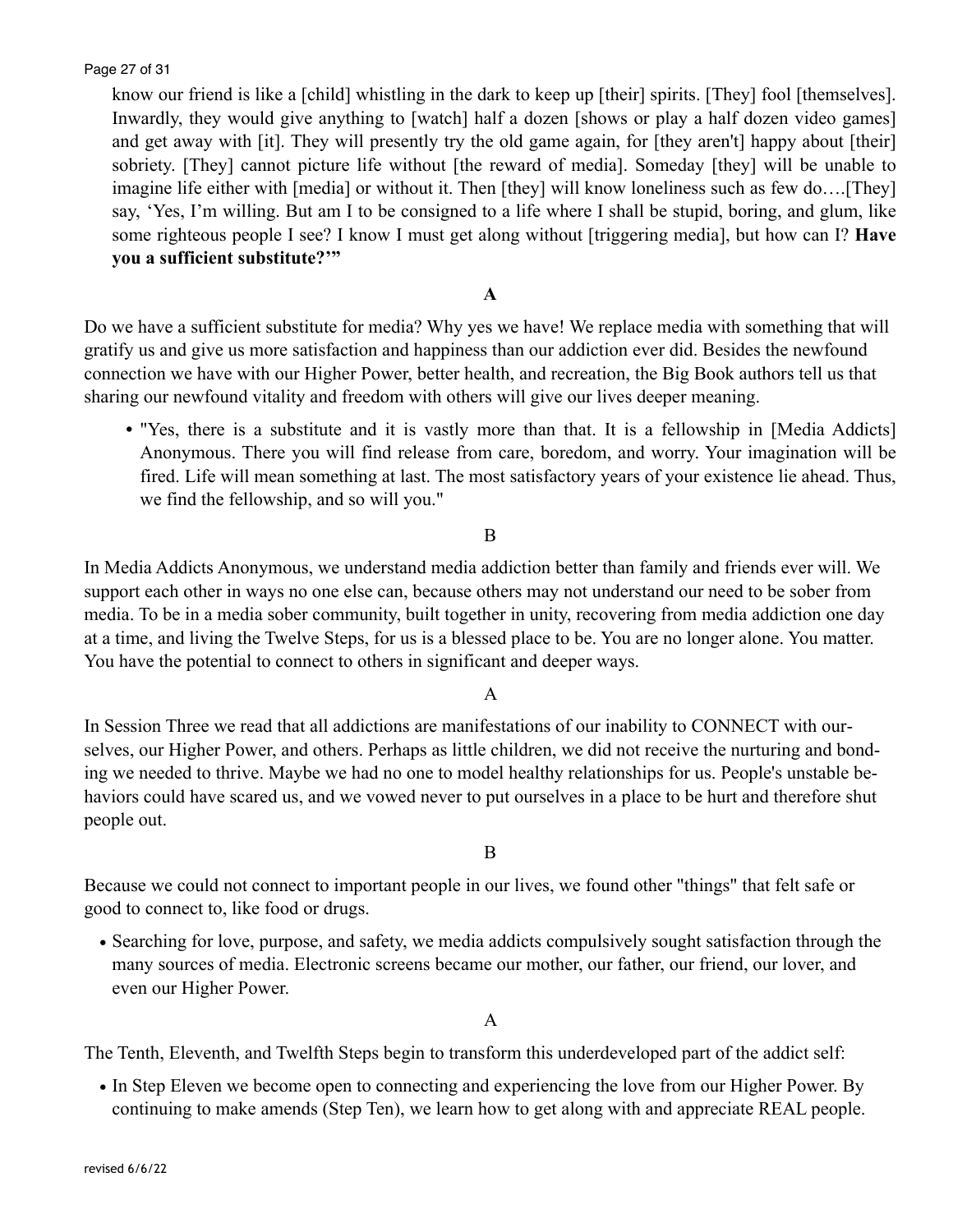Page 28 of 31

More importantly, as we find other ways to live without the constant use of our media, we connect to our inner lives and begin to love ourselves, our bodies, and the wonders of nature.

B

As you start to share this program with other media addicts, work with a sponsor, and connect with a media action partner, you will find a place of belonging.

• Here is where we discover genuine friendships and find that we never have to isolate or be lonely again. Get ready to have your hearts open and your true purpose blossom through the love and connection with your Higher Power and service to others, which is the Twelfth Step. You will be part of building a community of recovering members all taking this journey of media sobriety together.

# A

This concludes our presentation of Step Twelve. Let God guide you when you make your Twelfth Step calls and the "Spirit of the Universe" will keep you safe and protected. In addition, by relying upon guidance, you will "be of maximum service to God and the people about [you]."

B

Being of service to others is critical to our continued growth and the maintenance of our sobriety. Keep in mind that one of the primary services we can perform is to take prospective members through the Twelve Steps. Each time we do this, we learn more about our lifesaving program and gain additional insight into the "All-Powerful Creator" who is at the heart of our new way of living.

A

Now, all that's left is to practice these principles on a daily basis. We are going to close this final session by reading these passages from The Big Book:

• "Our book is meant to be suggestive only. We realize we know only a little. God will constantly disclose more to you and to us. Ask [God] in your morning meditation what you can do each day for the [person] who is still sick. The answers will come, if your own house is in order. But obviously you cannot transmit something you haven't got. See to it that your relationship with [God] is right, and great events will come to pass for you and countless others. This is the Great Fact for us. Abandon yourself to God as you understand God. Admit your faults to [God] and to your fellows. Clear away the wreckage of your past. Give freely of what you find and join us.We shall be with you in the Fellowship of the Spirit, and you will surely meet some of us as you trudge the Road of Happy Destiny. May God bless you and keep you—until then."

B

We wish to welcome those who have taken all Twelve Steps to the "fourth dimension of existence." We thank you for providing us the opportunity to be your guides for this miraculous spiritual journey.

# A

It is time now to make a commitment to practice these principles in all our affairs. Will those who have taken all Twelve Steps, please be ready to respond to the following question, "Will you, to the best of your ability, practice these principles in all your affairs?"

If so, please state your name, followed by "Yes."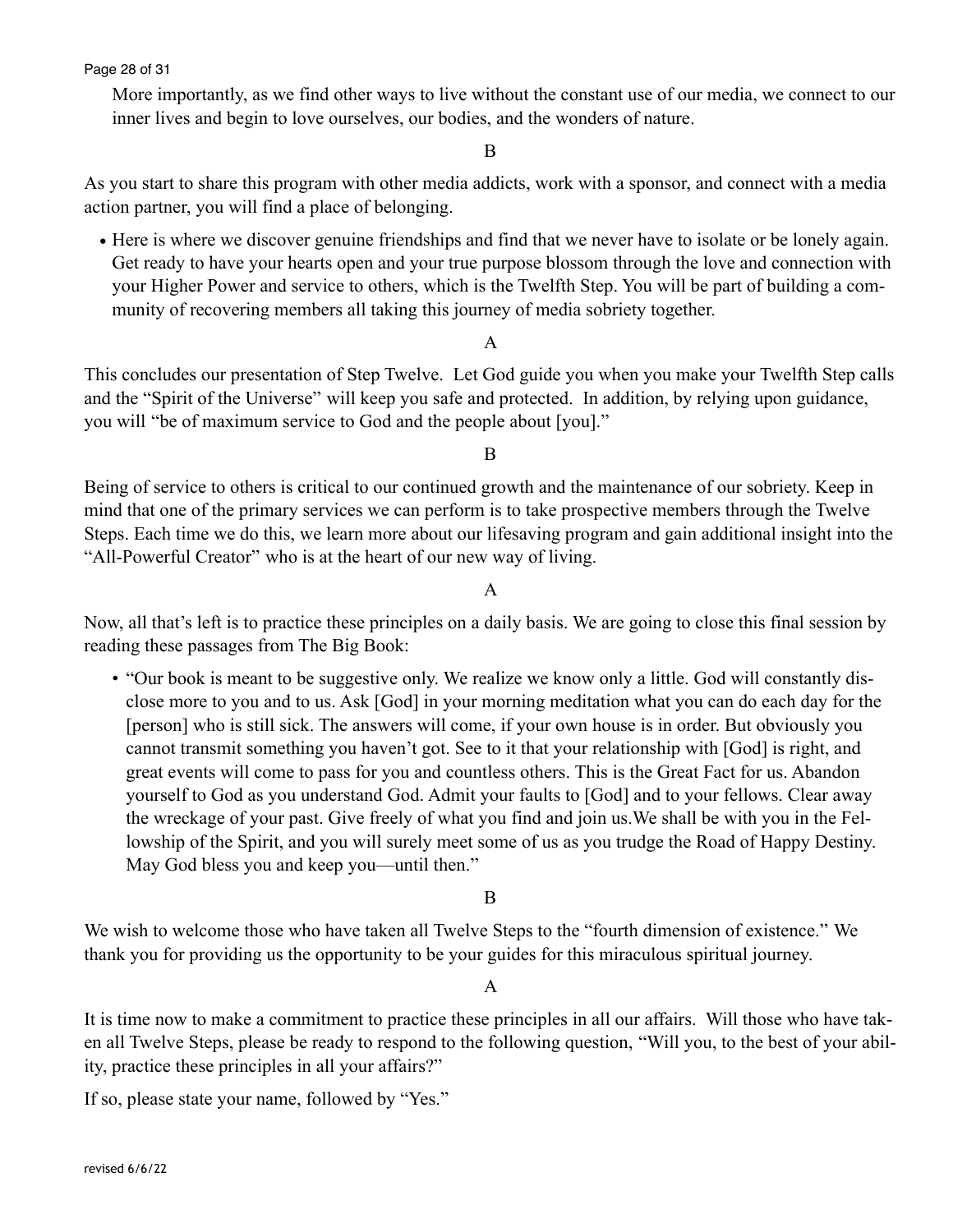Page 29 of 31

According to the Big Book authors, those who answered "yes" to this question have taken all Twelve Steps. Congratulations Back-to-Basics graduates! We are so proud of you.

B

Thank you for allowing us to be of service.

[A and B Qualify about their experience Sponsoring B2B]

B

Thank you all for all for reading today and thank you for allowing us to be of service. Next week we will begin the Back-to-Basic 4 month cycle again, beginning with week 1. (Or if there is 5 weeks in the month, We will have a Gratitude Meeting) Because today is our last day of this cycle and our topic is on the 12 Step and service. A and I will both qualify on sponsorship and what it has been like to be of service to Back-to-Basics groups.

After that we will open the room of for sharing up to 3 minutes each. A will go first and I will follow. ( 3 minute qualifications)

(Share until 8:35 AM )

A

That is all the time for sharing we have today.

Announcements

MAA has no dues or fees. We are self-supporting through our own contributions, which are for the development of MAA literature, costs incurred by the MAA General Service Board, phone and video meeting services and the maintenance of the MAA website at mediaaddictsanonymous.org.

Contributions can be made via PayPal on the MAA website. Please consider donating as we are a new group and need your support. (Repeat website)

Before we close the meeting, we encourage you to exchange names for outreach. If you want to contact someone you heard on today's meeting or are looking for a sponsor or media sobriety partner, please use the chat room to connect with other members.

Closing:

In closing, the opinions expressed here today are strictly those of the individuals who gave them. The things we have heard here are spoken in confidence and should be treated as confidential. We do not take outside the meeting whom we hear at the meeting. If we try to absorb what we have heard, we are bound to gain a better understanding of the way to handle our problems and begin to change our lives. Let us talk to each other, reason things out with someone else, and let there be no gossip or criticism of one another, but only Love, Understanding, and Fellowship.

B

This ends our session of Before & Beyond Back-to-Basics. To close, please join us in the WE VERSION of the "Serenity Prayer."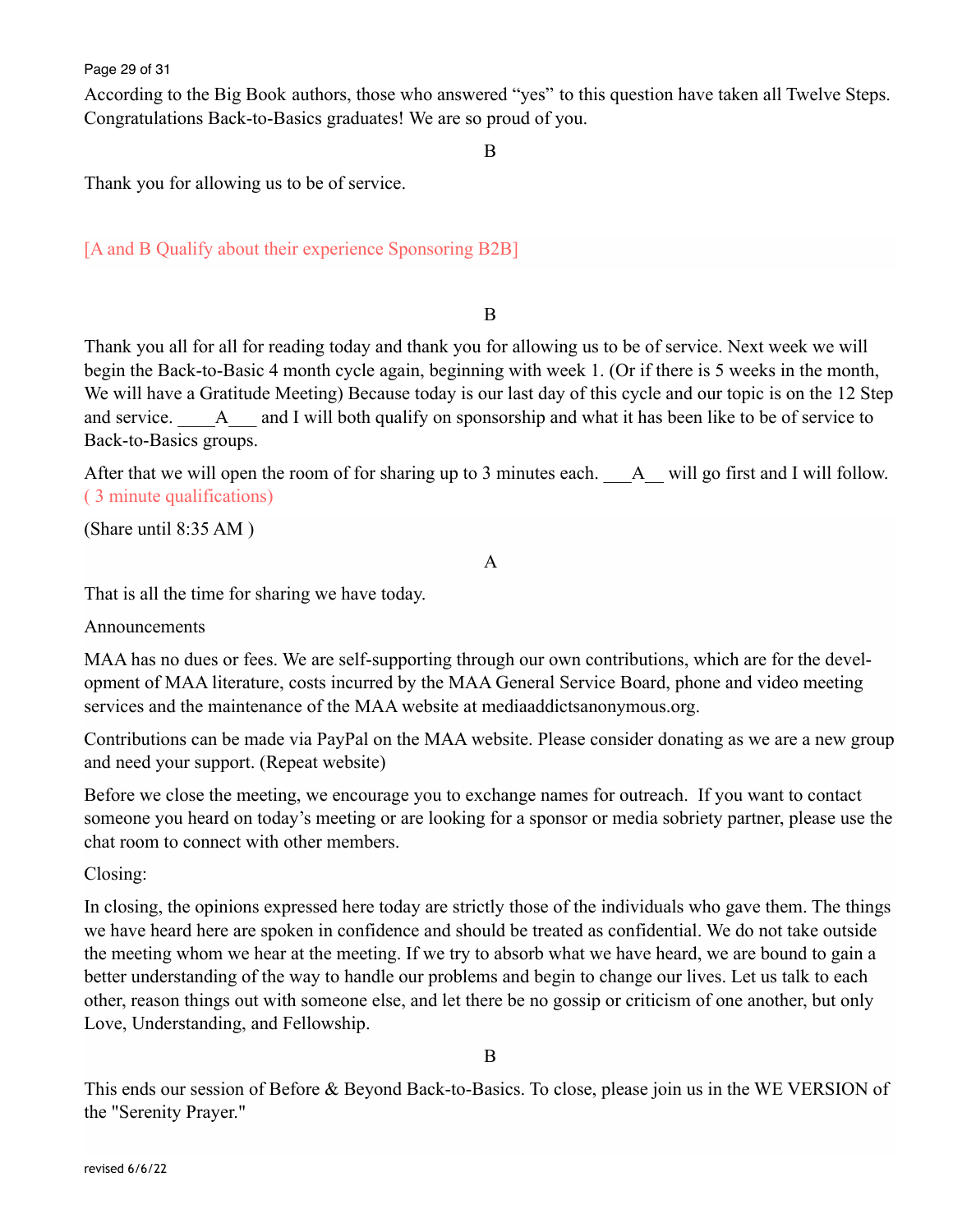Page 30 of 31

*God grant us the serenity to accept the things we cannot change, courage to change the things we can, and wisdom to know the difference.* 

Questions

Are there any questions about Before & Beyond Back-to-Basics or MAA?

(A & B field questions)

End of month 4 week 4

Month 4 week 5, if there is a week 5

If this is a 5 session of the month

# Before and Beyond Back-to-Basics

Gratitude Meeting Format

# A

Welcome to the Gratitude meeting of "Before and Beyond Back to Basics—A Design for Living" open meetings for media addicts. Please put down all non-essential electronic media while participating in these sessions. By focusing on this meeting without distractions you will be able to access the recovery power of what these Back-to-Basics meetings offer.

My name is  $_A_1$ , and I am  $_B_2$ . We are recovered members of Media Addict Anonymous and we are your Group Sponsors. We will lead today's Gratitude meeting.

Please join us in saying the WE VERSION of the Serenity Prayer:

*God grant us the serenity to accept the things we cannot change, courage to change the things we can, and wisdom to know the difference.* 

Before we begin, remember we will be starting on Step One next week in our Before and Beyond Back-to-Basics session. 

Here is how our meeting will unfold today:

- a) Will begin by opening up our intention letters that you wrote on the first day of our meeting 4 months ago and reading them if you have them.
- b) We will then take 3 minutes for each member to share their gratitude and what they received these last 4 months.
- c) If there is time, we will have another 1-2 minutes to share a second time.
- d) After 50 minutes, we will take questions and close with the serenity prayer.

B

Please take a moment and look around the room, look into the eyes of the other Back-to-Basics members and acknowledge how far we have come in these 4 months. These people were your tribe, your support